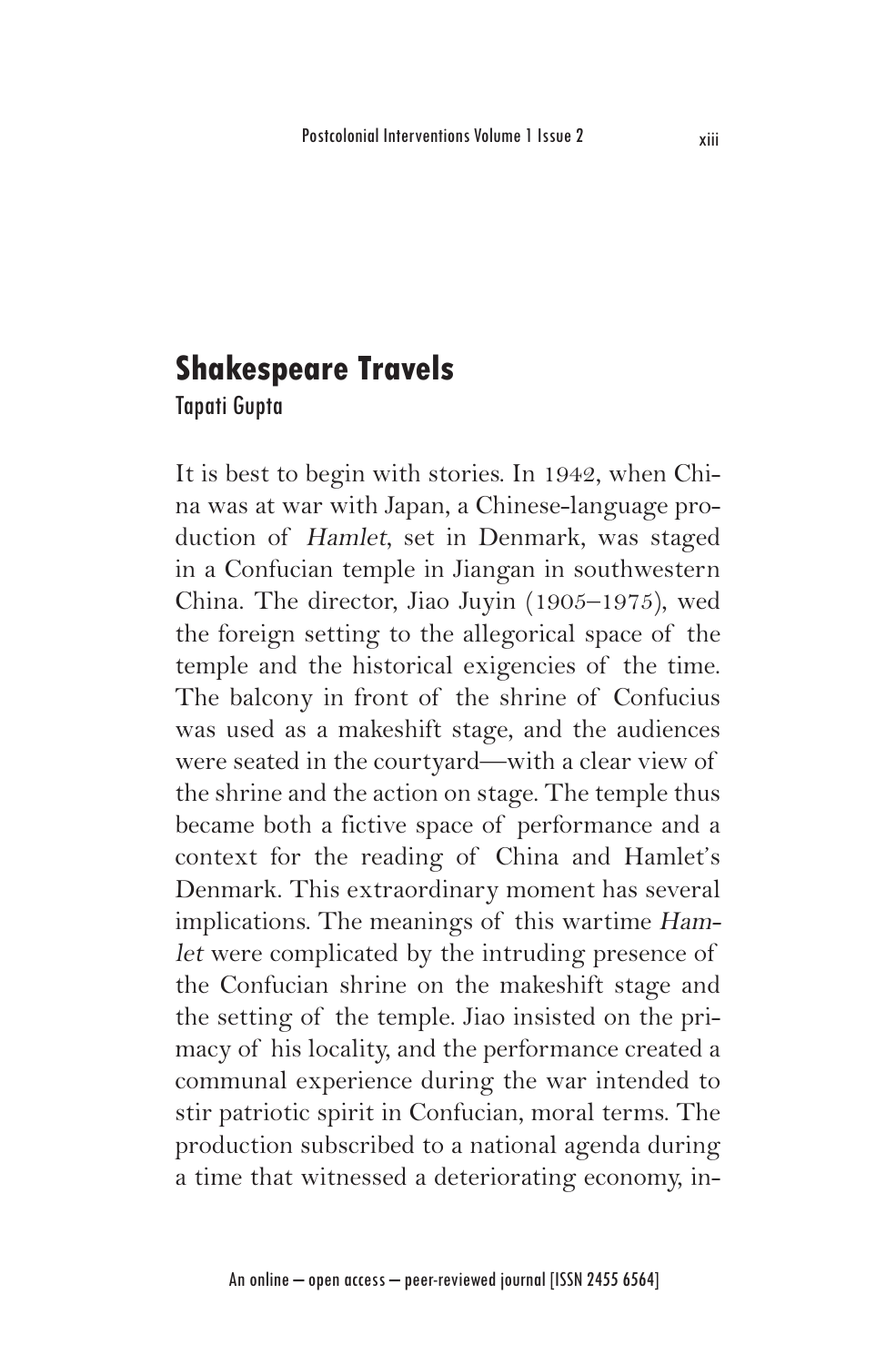tensified conflicts between the Chinese Communist (CCP) and Nationalist (KMT) parties, and major setbacks in the Chinese resistance to Japanese invasion. While Laurence Olivier's similarly jingoistic Henry  $V(1944)$  has been considered as an example of what Walter Benjamin called "the aestheticizing of political life," (121) Jiao's Hamlet is an exercise in the politicization of art. Shakespeare has been absorbed into the political life during times of war.

While the temple Hamlet readily connected Shakespeare with the connotations of the local venue, other directors used allegory to reconfigure Shakespeare and Asian identity multinationally. In Ong Keng Sen's multilingual LEAR (1997), staged with English subtitles, actors from several Asian countries and their characters were poised for a search of cultural identities as the pan-Asian production played to full houses in Singapore, Tokyo, other parts of Asia, and Europe. The power-thirsty eldest daughter (performed cross-dressed), who spoke only Mandarin and employed jingju chanting and movements, confronted the Old Man (Lear), who spoke only Japanese and walked the stage in the solemn style of noh-performance. The subtitles defamiliarized the Shakespearean lines and decorporealized Asian performance practices at once. The sensual overload of the performance overwhelmed its international audiences, who, despite their best effort, would always miss something. While this uniquely multilingual performance recast the questions of race and nation in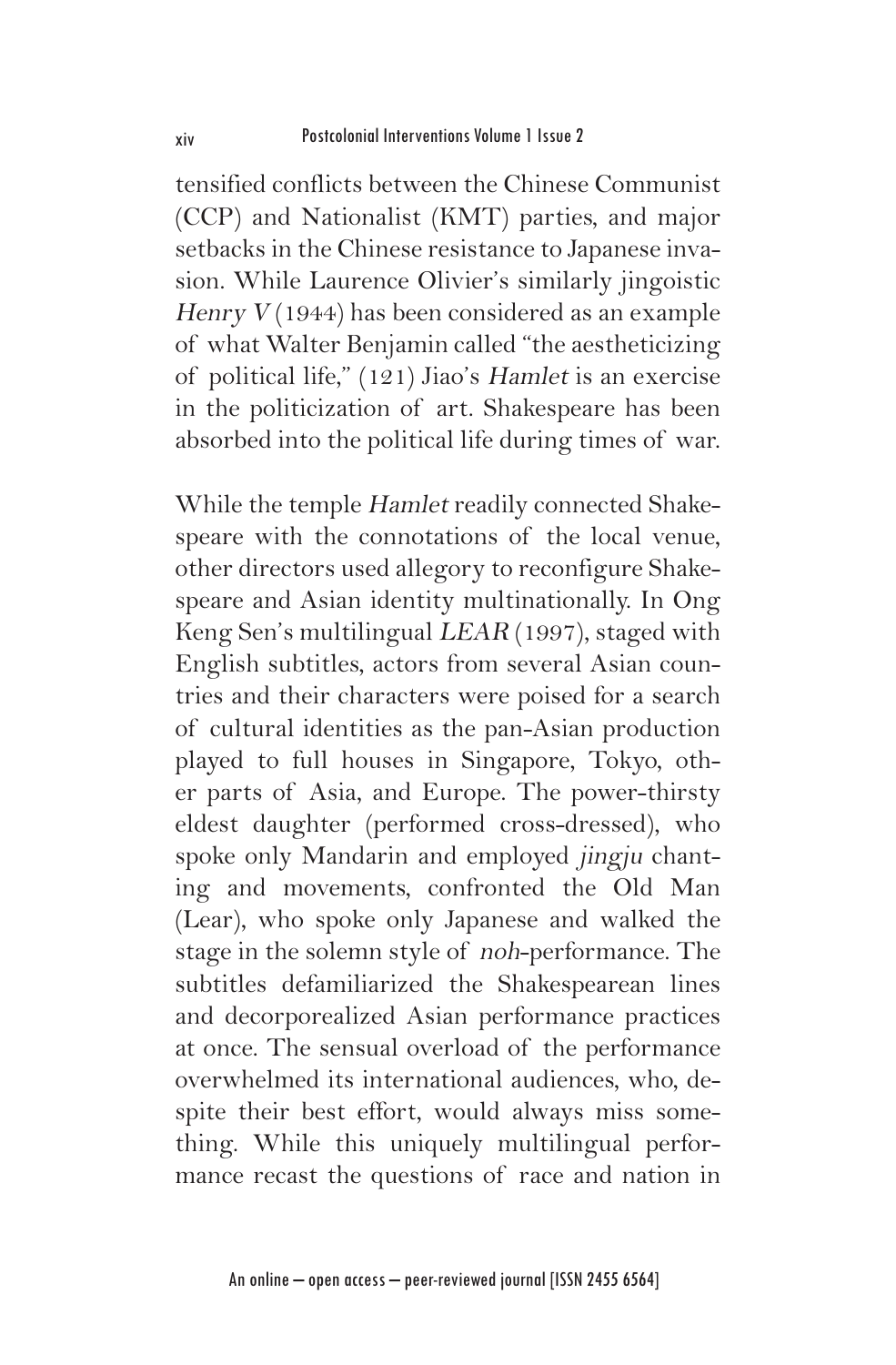a new light, its bold experiments of hybrid Asian styles were controversial. The performance physicalized, in linguistic and dramaturgical terms, the promise and perils of globalization and the uneasy coalition among participants of this transnational project.

Seen afar from the European perspective, the contrasts between the Asian languages and styles were flattened by their similarities. However, seen from an Asian perspective, the difference between Asian cultures was accentuated by the performance. The production highlighted the discrepancy between Asian languages and styles, and between Chinese and Japanese perspectives on World War II. Both Jiao's and Ong's intercultural productions stage contradictions and raise complex issues related to cultural politics and international touring. They register similar concerns about shifting localities<sup>1</sup>.

But to make the story a bit more personal, I want to recount an occasion when I met the Prince of Denmark in Copenhagen. I had crossed the bridge from the side of the National Museum and gone up to the gate of the Christainsborg Palace when an aged man, a bit bedraggled, accosted me. "Is that a camera?" he asked. "well, yes," said I. "Can you take my photo?" I did.

"Can you take a photo of us together?" "O no, I have no time." "I am Hamlet."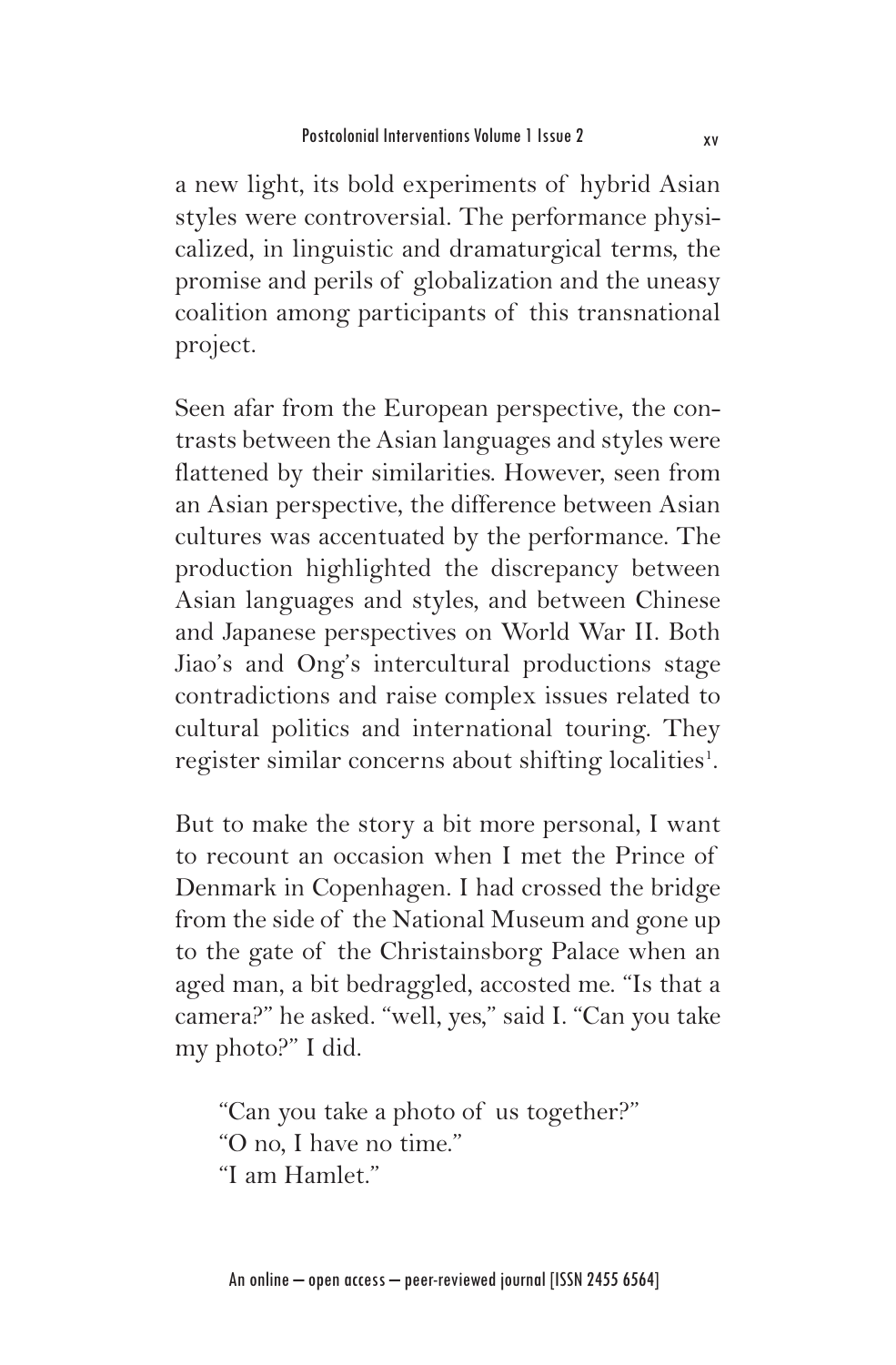I walked on pretending not to hear.

"My creator, himself a great traveller, though he must have performed a grand tour of Europe since he has written so much about Europe and European characters and transplanted them on to English soil, he has now set us lose upon the world, to roam around freely and without the constraint of 'context'."

"But you are transplanted in new contexts, political, social, cultural and linguistic, you are commodified, globalized, maimed, mutilated, quartered, do you enjoy it?"

"This, what you call commodification, Boss does not find anything wrong with it, since his name is retained and he acquires new robes, though some are ill fitting, others are fine. But I have no time. I must be off to Elsinore."

I rubbed my eyes, I had been walking too long, and unlike Sweden here the midnight sun was weak. I re-traced my step back to the Metro station.

Is it a bane or a blessing? This business of "commodification?" Why should the word acquire a stigma, if one can accept the doubtful economics of 'globalisation' why not 'commodification'? I had once been part of a proposed project of the Centre for Ibsen Studies, University of Oslo. The project was titled 'Ibsen in Use'. Despite the aura of cul-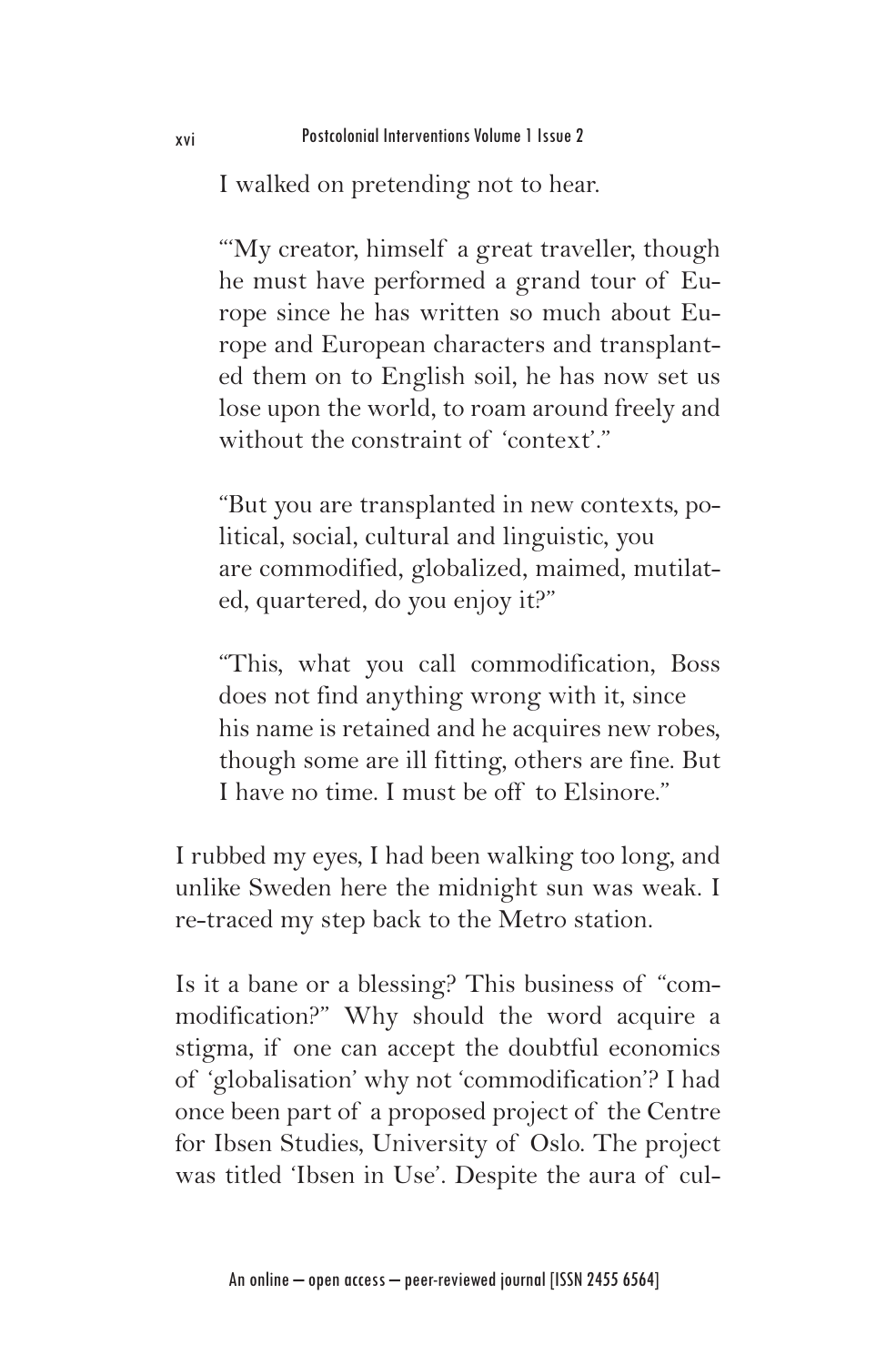tural politics and cultural diplomacy the project opened the way to multifarious angles of inquiry into the relevance of the 19th century modernist dramatist in 'other' climes and cultures. So shall we classify it as an issue of "positive commodification"? If the materialistic approach is blameworthy then one may also question the profit motive of global capitalism, but then can culture thrive without capital? I should say, no, but then in India, since colonial times adaptation-translation of Shakespeare<sup>2</sup> may be seen as a nationalist weapon to deconstruct the colonizer's Book, that is Shakespeare. One may talk about Indian "appropriations" of Shakespeare and feel proud of our achievement, but then from the contemporary, post-post-colonial angle, I feel 'accommodation' would be a better word. It validates our own culture and de-thrones the 'culture of the First', or at least gives an equal status to the 'Culture of the Second.' Peter Brooke's epic work 'The Mahabharata,' perhaps paved the way for this equalization of cultures. But Brooke was still diffident to the source whereas contemporary adaptations-re-creations of Shakespeare in the Asian power bloc makes free with Shakespeare wily nilly. Some of the productions appear like a zoomed digital photograph with the bytes distended beyond recognition so that the photograph becomes full of 'noise'. I am not trying to assess the aesthetic merits of such productions but only trying to state a fact. Since space is limited, I have not the scope in this article to trace the evolution of an 'Indian modernity' to which adaptations of Shakespeare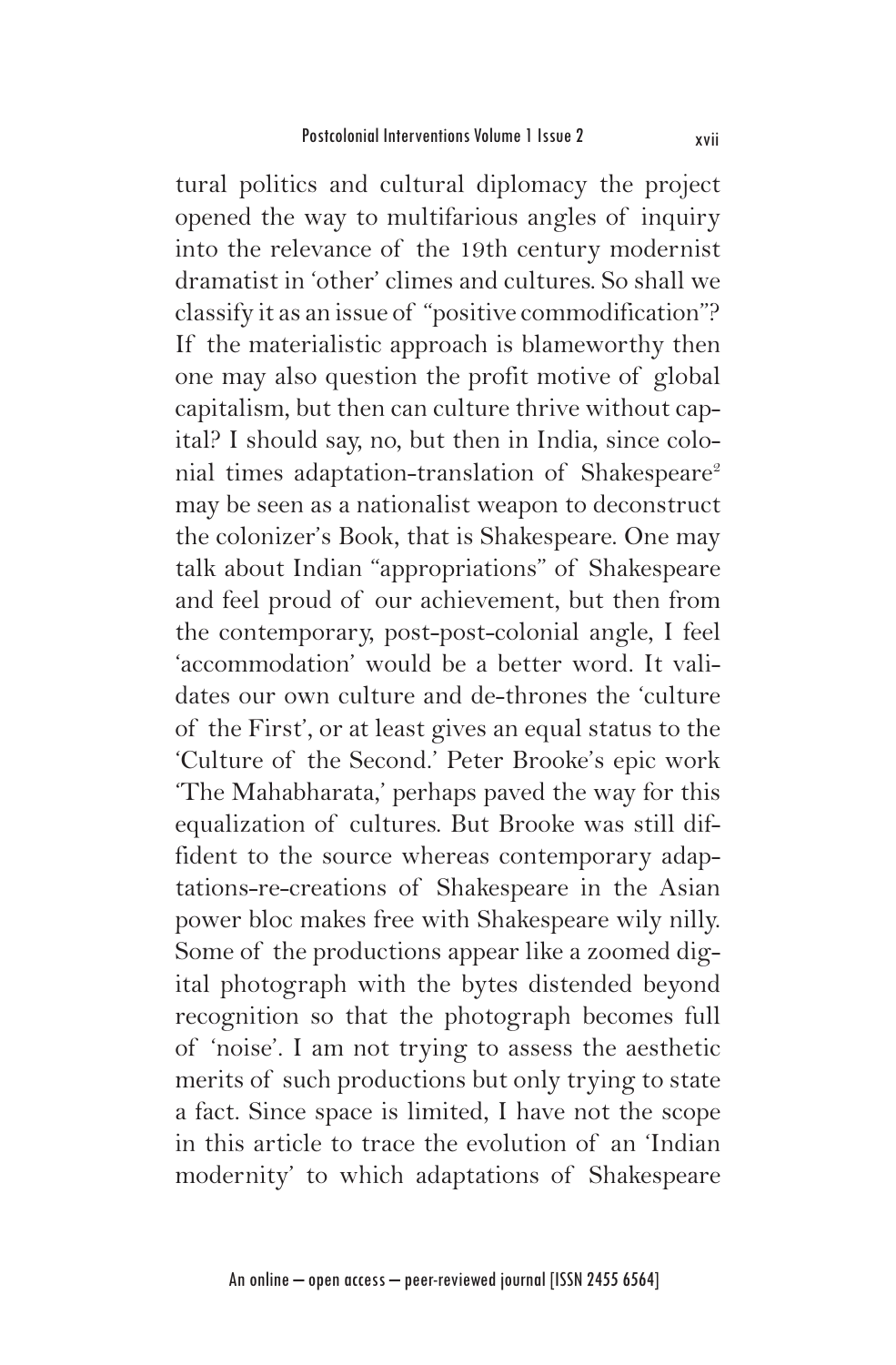fitted in, gelled into our culture, phase by phase. I have tried to do so in the context of my article on Utpal Dutt's translation of Romeo and Juliet (Gupta, "Proscenium", 157-177).

The evolution of an Indian modernity vis-à-vis colonial western cultural influences, postcoloniality, and the contemporary global and glocal flows can really be the material for more extensive research into the modalities of adapting translated western drama and its performance in India. One could study Indian adaptations of Shakespeare and examine how they reflect the basic parameters of an evolving Indian modernity. Such research might lead to a path breaking methodology to gauge adapted drama's relevance for any society and culture and could therefore be of value to theatre, translation and cultural studies in general.

In this article I will analyse the modalities of 'commodification' and 'accommodation' of Shakespeare in the culture of Bengal from different time frames, perspectives and socio-political angles.

First I am taking up the metaphysical issue of Evil and its manifestation in Macbeth. In colonial Bengal Shakespeare's world was felt to be so far dissociated from the middle class Bengali concerns that the need was felt to mould the bard into the mores of our society, not only by localizing names of persons and places but the ambience of popular culture and beliefs too. In Haralal Roy's Rudrapal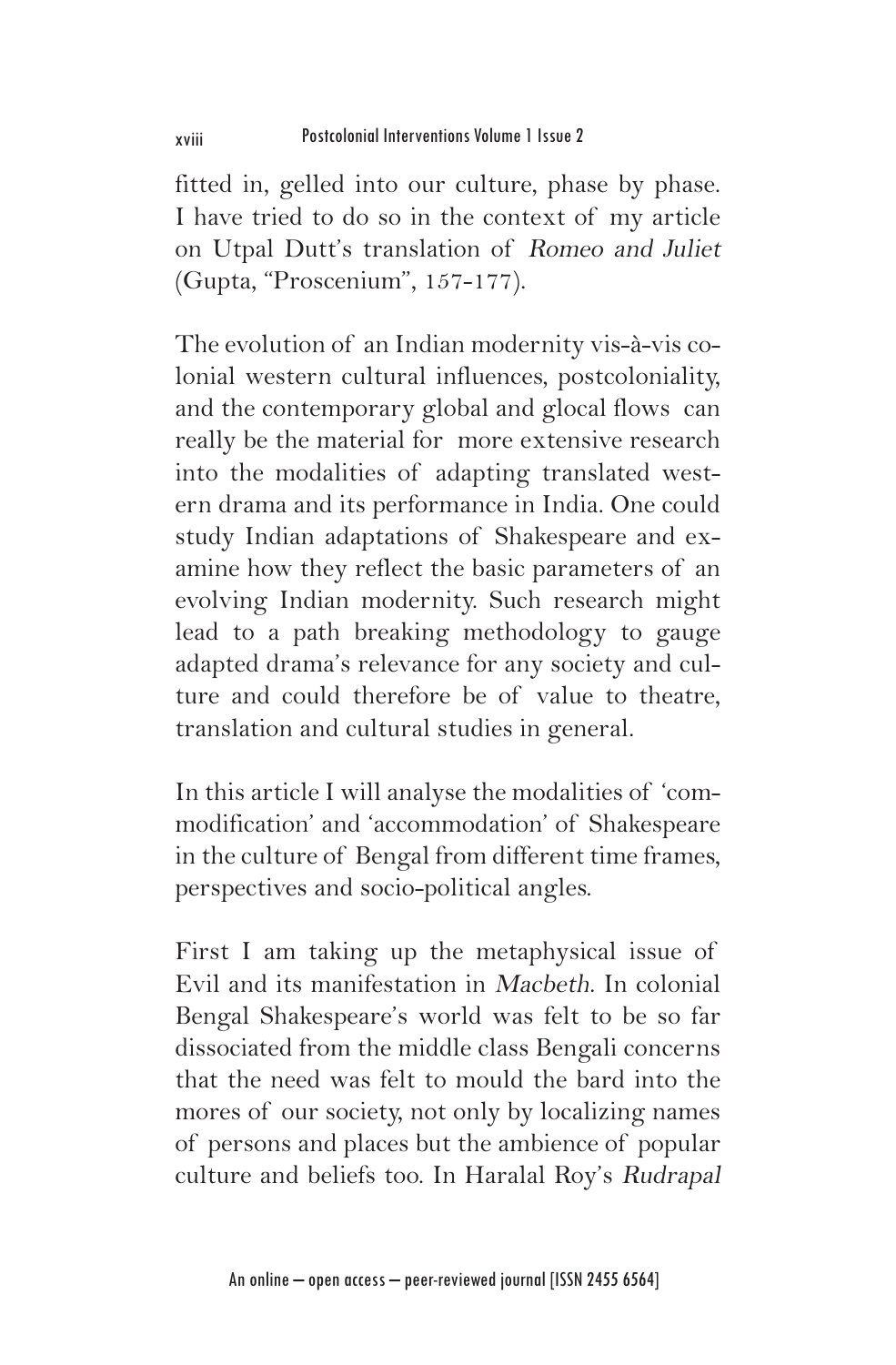the weird sisters are represented as tantric bhairabis. The source culture acquired an indigenous look through transcreation. The politics of translation as an intercultural exercise paved the way towards decolonization of the bard. The path was being paved by which Shakespeare could be positively commodified and re-dressed as a local cultural artifact.

As mentioned above, the witches are depicted as practitioners of the Tantric cult. Tantrism forms the basis of the Shakti/Kali worship in Bengal and is held in disdain by the Vaishnavites (also a very popular Bhakti cult) who worship Krishna<sup>3</sup>. In Rudrapal the three 'bhairabis' (equivalences of Sahakespeare's witches) are worshippers of Chamunda Kali whom they address as 'karalbadani maa' (mother with a terrifying look) whom they have to worship on 'chaturthi' (fourth day from new moon) and 'amavashya' (new moon night).

In the mass psyche Tantric occult practices are regarded as nefarious, grotesque and harmful. The black magic is executed by ingredients as horrific as those in the witches' cauldron<sup>4</sup>. Here Hecate is Shabsadhak (one who practises his yoga using a dead body) the chief priest, and the witches correspond to the three 'bhairabis', his assistants, also practitioners of black magic. The cultural border crossing of the Elizabethan Evil lies in the repeated assertion that they are amoral, that they are neither good or evil, but 'yoginis' trying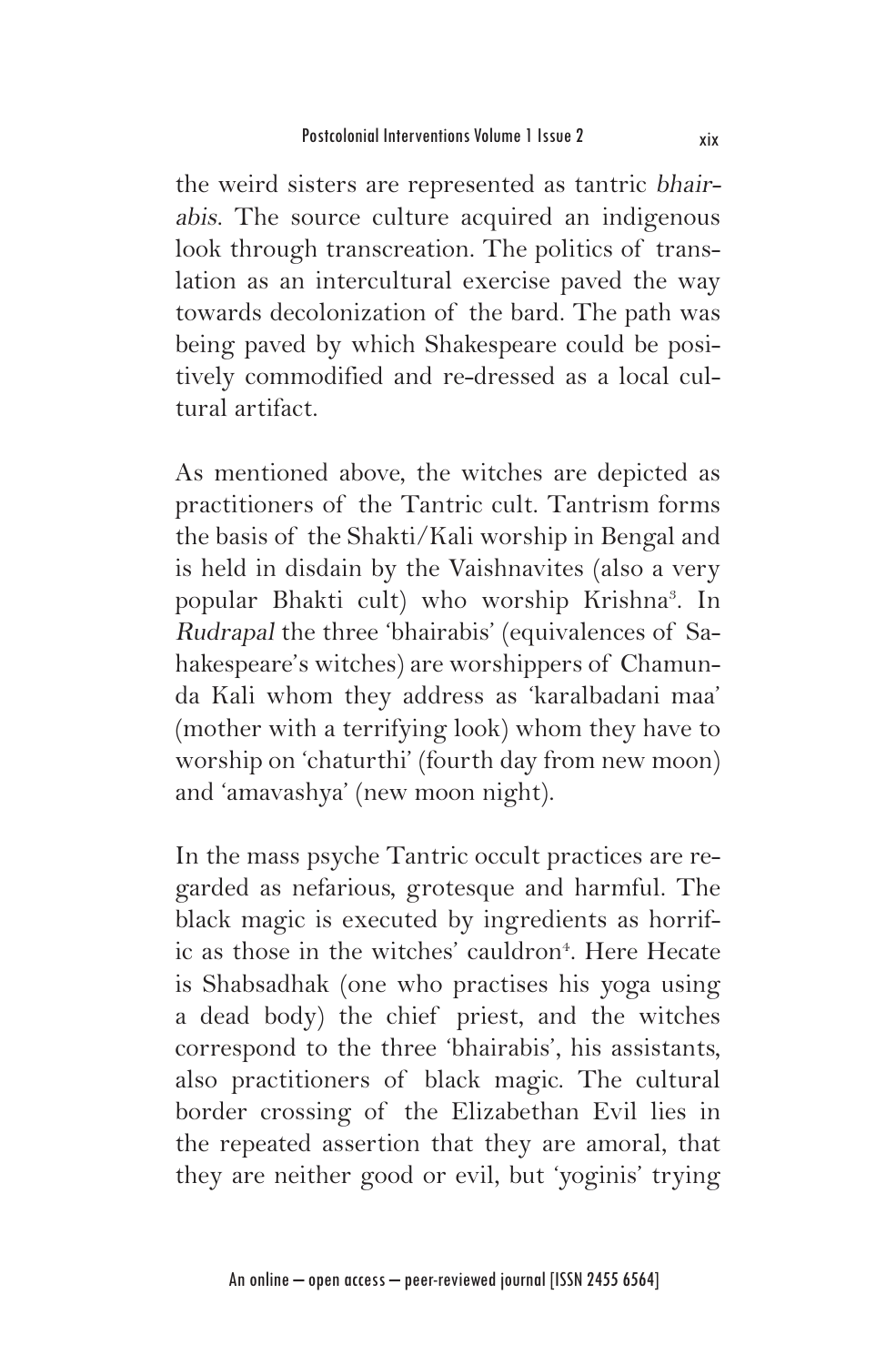to acquire spiritual power or 'shakti'. The intercultural element remains however, linking them to the Source Text: the fact that they effect evil consequences since Rudrapal-Macbeth so desires. The theatricality of these Tantric rites performed in the darkness of the creamatorium, 'smasan' (not Shakespeare's heath) are as thrilling as Bankimchandra Chattopdhyay's depiction of the tantric yogi in his novel *Kapalkundala<sup>5</sup>*. What is relevant for our discourse is the indigenization of the Celtic element of the Source Text, the paralleling of Elizabethan attitude towards, and belief in, black magic with similar popular and fearful notion of Tantric rites in Bengal, accommodating the coloniser's Book into our own cultural mores, the duality and ambivalence of Shakti/mother goddess worship in Bengal, while at the same time making Shakespeare recognizable in the text, though in the foreign garb of the Bengali language and 19th century popular culture. Within the text is inscribed the semiotics of 19th century cultural nationalism and subtle 19th century Hinduite patriotism – twice we are told that Macbeth has conquered the Muslims6 . Here is commodification and a concretization of a remote culture within local folds. Yet we must not forget the dilemma of a 'dual culture' suffered by 19th century English educated Bengali intellectuals; the see-saw rhythm of attraction towards Shakespeare, the desire to maintain the basic flavour, and the simultaneous desire to re-dress a foreign traveller in Indian robes.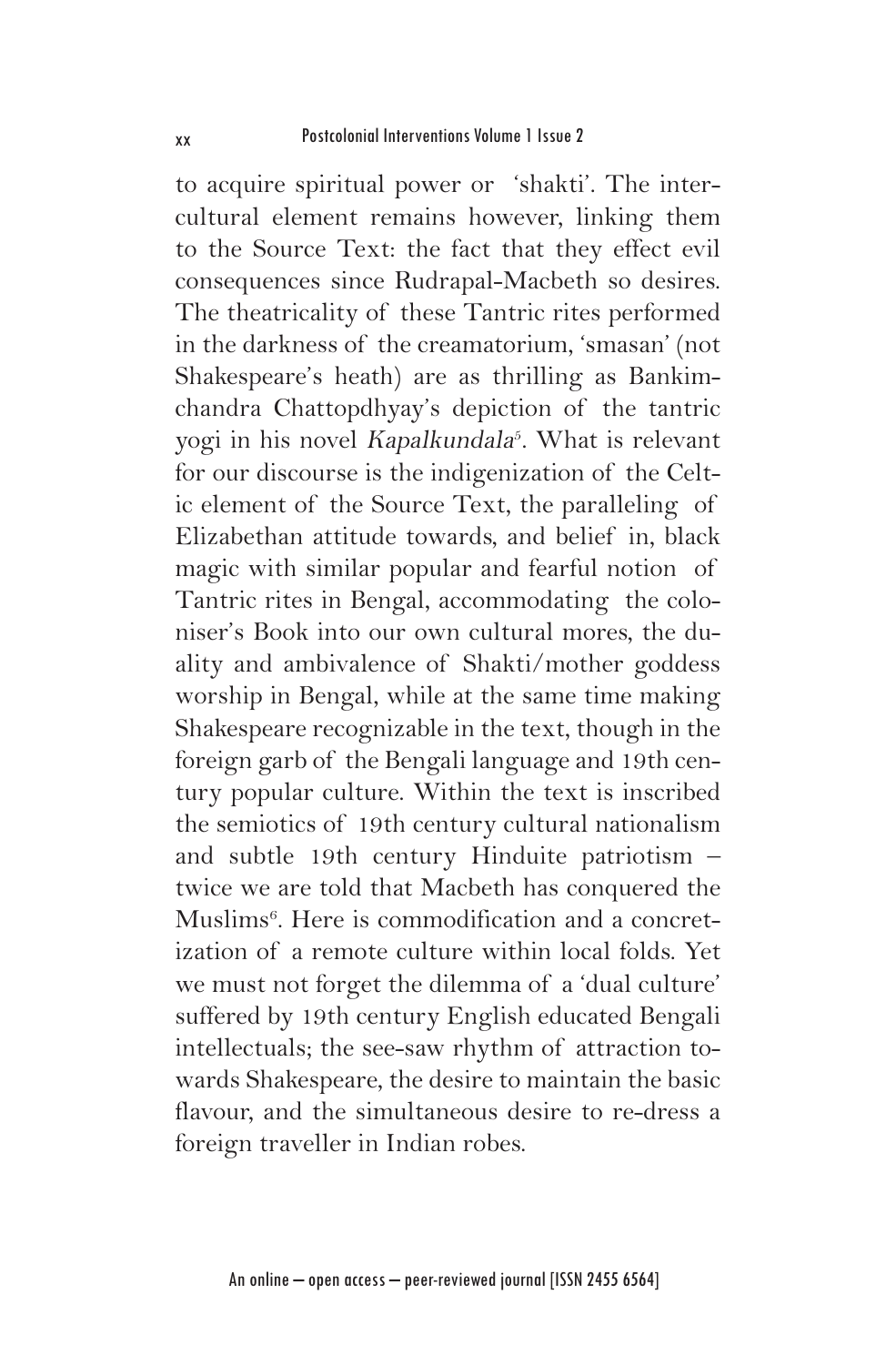In Ujjwal Chattopadhyay's 21st century adaptation of the play, staged by Kaushik Sen, the problem of Evil acquires a stronger political-ontological colour. Freed from the need to decolonize an already de-colonised and globally commodified bard, Chattopadhyay and Sen overtly link the text to contemporary and universal politics, even using topical linguistic signs. Sifting through Macbeth (1605-6), and Rudrapal, Haralal Roy's 1874 adaptation of it in Bengali and Ujjal Chattopadyay's more radical Bengali adaptation of 2010-11 and witnessing Kaushik Sen's 2011 production of the last, one may assess the politico-social necessity of certain adaptive strategies that validate important issues regarding the flow of evil in different climes and cultures and the dramatists'/directors' political response to it in diverse cultural and economic contexts7 . In the light of post-independence adaptations, Shakespeare's Macbeth becomes a more universal paradigm of metaphysical, existential, ontological, psychological and sociological apprehension of evil. In Shakespeare's Macbeth the performance of evil and its influence was dependent on the individual who by himself need not be evil. This Renaissance vision was carried through in Haralal Roy's Rudrapal though the witches, by virtue of their transformation into agents of an Indian religious cult lose some of their mystery though they acquire a certain mystique in terms of social acceptance and popular superstition. In Sen's production Evil acquires an objective amorality and relentless inevitability typical of the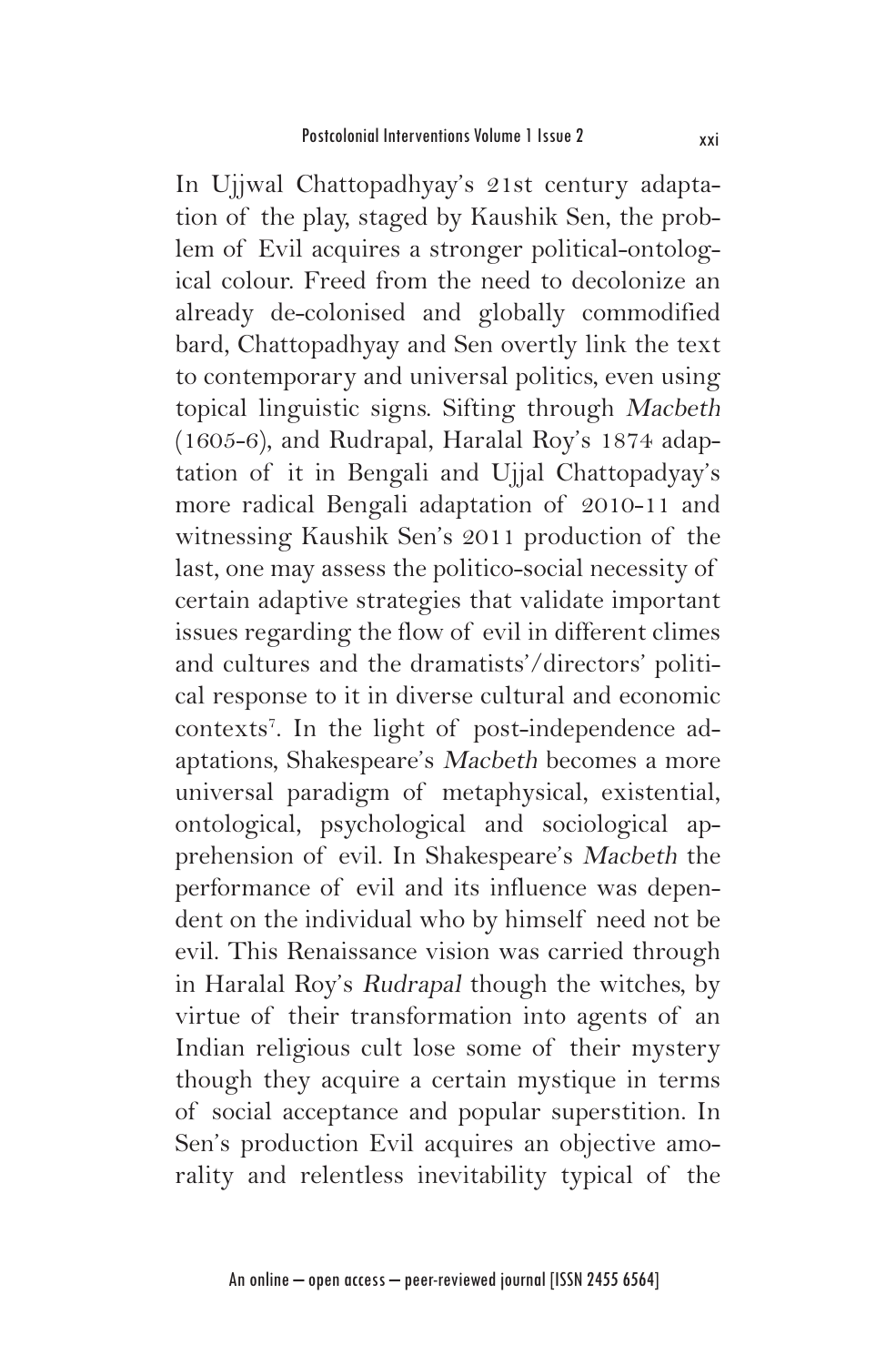post-war, post 9/11 world psyche. The Shakespeare play functions as a catalyst not of cathartic regeneration but moral emasculation signifying an unredeemable future.

We fear that the disease that plagued Scotland during Macbeth's tyrannical rule has also infected our land and our times, and the infection is so deep-rooted that the simple act of replacing one leader with another will not cure it. Our version of Macbeth though otherwise faithful to the master playwright's text does not believe in, nor accept,… the restoration of order at the end of it all, bur fears the future under yet another version of tyranny. (Sen, Brochure to the production)

The ending of Ujjal Chattopadhyay's text is not as pessimistic as Sen's production: Chattopadhyay's Chorus ends on an affirmative note though the objective situation is bleak. The modern text topicalizes while the 19th century text had sensationalized, sentimentalized and melodramatized Macbeth according to the tastes of the Bengali audience of the time. Both explore the semiotic layers of the Source Text in terms of the specific socio-historical climate of Bengal. And that is precisely what an adapted drama text is meant to do.

The famous 19th century poet Hemchandra Bandyopadhyay re-wrote The Tempest highlighting the romance of Miranda and Ferdinand, as Nolini and Basanta, in his Nolini Basanta. The source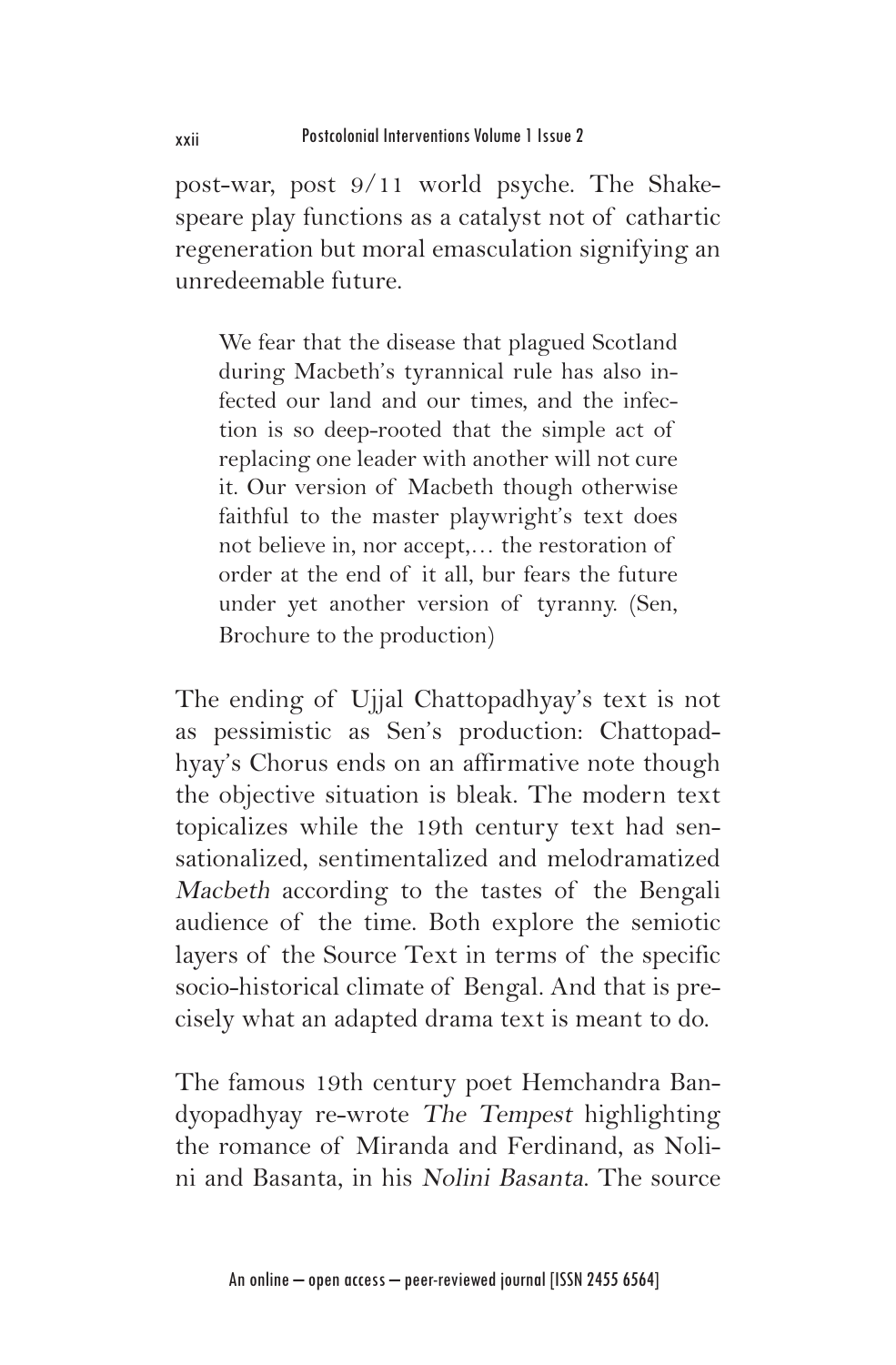culture acquired an indigenous look through transcreation. The politics of translation as an intercultural exercise paved the way towards decolonization of the bard. The accession of agency in a linguistic nationalism is the subtle appropriation of Shakespeare who was more precious to the British than the Empire. I would prefer to call it an act of 'accommodation'. What strikes me as most remarkable in this play (there is no record of its performance but to me it appears quite stageworthy) is the way Shakespearean humour has been moulded into the crucible of racy humorous urban slang of the 19th century. The Shakespeare text is thus used, shall we say 'commodified', to rub the gloss off a foreign texture and made to express popular humour, which guarantees its popular appeal for the Bengali reader/audience.

From the middle of the nineteenth century (1855) was being built up in Bengali literature, the exuberance of the tradition of picaresque adventurism, didacticism, farce and derision. Coarse stories, oral in nature, also formed part of the fabric of nineteenth century literary culture. So in Bengal the ground was already prepared for the reception of Shakespeare's fools and tolerant appreciation of the amoral as well as questionable ingredients of society. Jokes and pranks reveal the psyche of a nation and are embedded deep in local culture. The adventurous strain in Elizabethan culture, the deep seated nautical temperament, the sailor's loose conduct and generic songs are either omitted by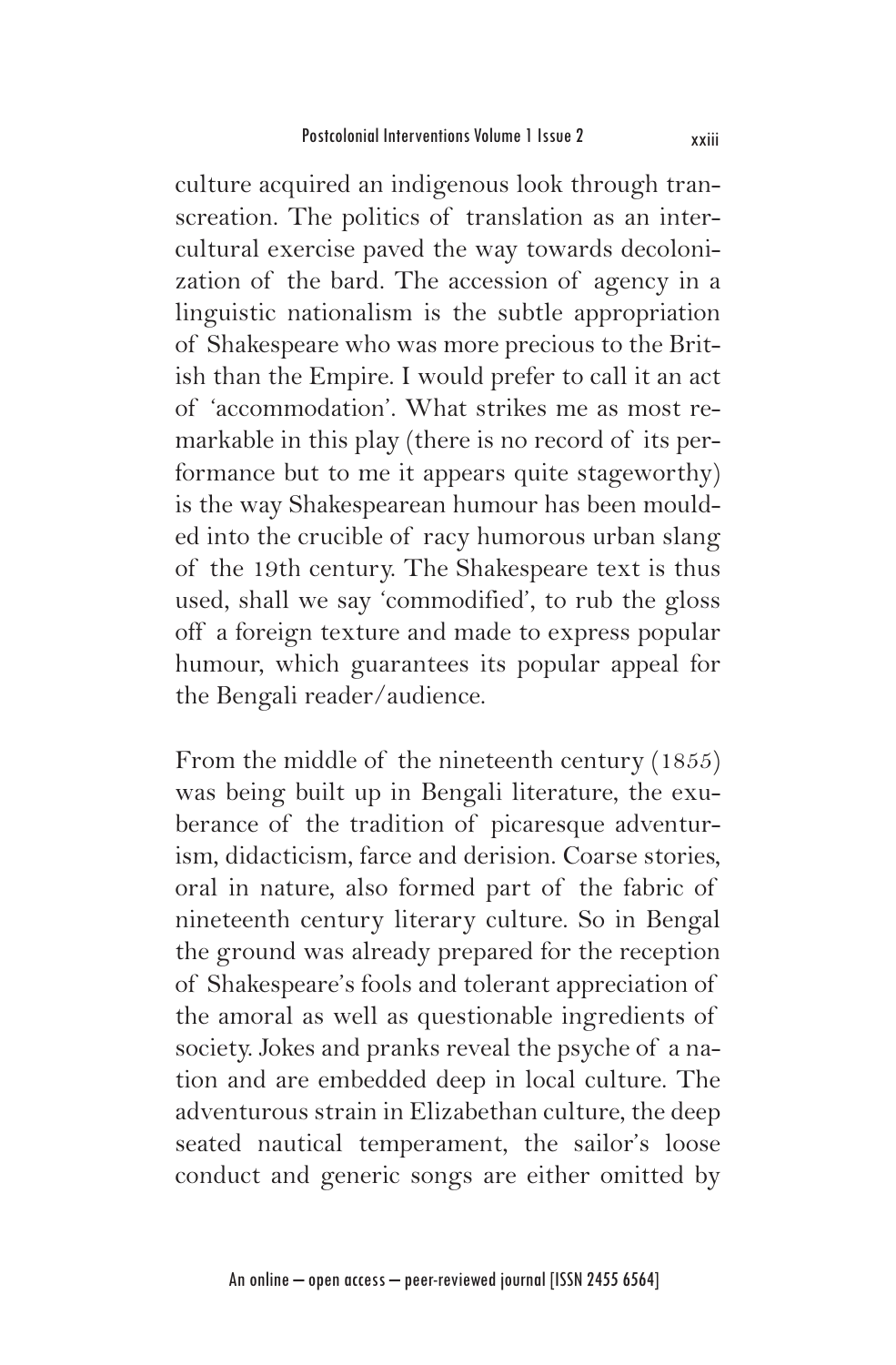Hemchandra or transferred into something bawdily urban and smacking of the nineteenth century babu's excursions into brothels. The salty, sea-drenched ambience of The Tempest is transformed. Shakespeare's Stephano enters singing, "I shall no more to sea, to sea/Here shall I die ashore (II. ii, 43-44)". In Nolini Basanta Tilak sings: "O amar adorini pran /Chalo jabe gangasnan/Hathkholate tomay amay khabo paka pan./Chalo adorini pran". (Bandyopadhyay)

Hemchandra's transliteration is in keeping with the cultural ambience in which he locates Shakespeare. The metaphoric, ribald implications of 'gangasnan' (literally taking a bath in the Ganges), taking paan together, and 'adorini pran' or 'O my heart's darling.' Let us now take Trinculo's speech in The Tempest: "If I were in England now … not a holiday fool there but would give a piece of silver… When they will not give a doit to relieve a lame beggar, they would lay out ten to see a dead Indian (II. ii, 28-34)". The locale-specific recreations of the people of Shakespeare's own time is transferred into locale-specific reference to the space of the target text and satire against Hemchandra's urban contemporaries. Uday-Stephano says that the babus of Calcutta nowadays make merry ever so often; indulging in 'bibir nautch' (referring to what the white sahib would call 'nautch girls'), horse's dance, spirits' dance, motley clown's dance – they spend money on all this. Yet they do not give even a fistful of rice to a beggar. I find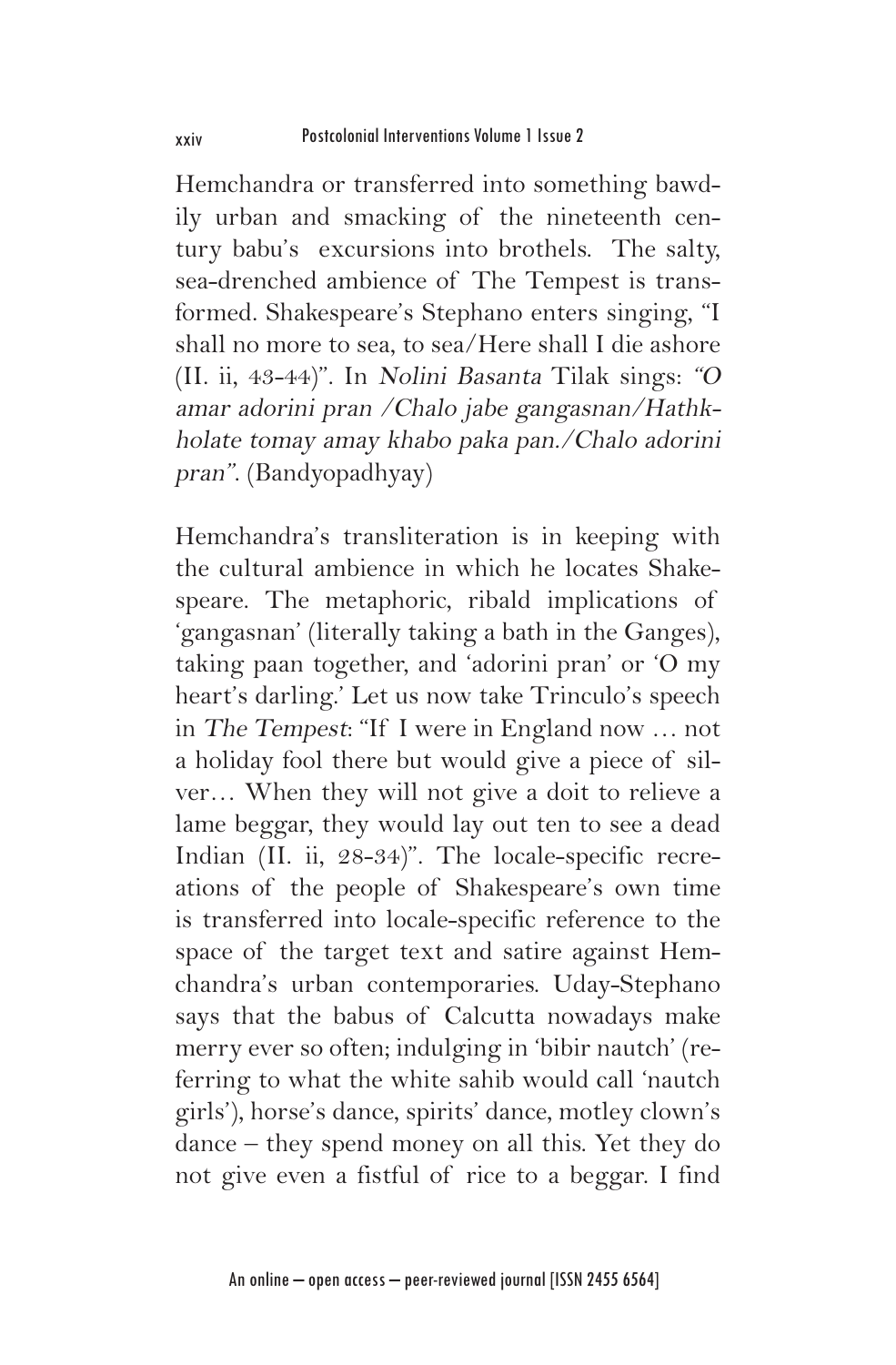here a discourse on re-historicized topicality.

There is intercultural fusion of the seventeenth century Shakespeare text with local nineteenth century colour. As Shakespeare was steeped in his own age, so also was Hemchandra's rendering of the Shakespeare text. Although the historical time and culture were so different, the culture overlaps between the source culture and target culture lead to embedding in the target text subaltern voices that are critical of their colonial betters. Specificities differ, but the genre remains the same. In this way the translation is made to create cultural equivalences. There is a lot of such criticism in Shakespeare's other plays, such as Measure for Measure, Hamlet, The Tempest etc.

In the Bengali text, the Stephano-Trinculo-Caliban scenes are the most theatrical. Cultural and societal differences induce differences not only in the material of the jokes but also body language and interpersonal interactions, while the slang and colloquialism are quite untranslatable. Hence the target text can match the source text in temper, not in linguistic and referential equivalences. Yet Hemchandra is most free and spontaneous in these scenes in which translational hurdles induce freedom from the shackles of the Grand Narrative. Shakespeare travels into an-'other' culture and is happily received into the Indian indigenous. Nolini Basanta lends itself to a coherent discourse on post-colonial translation.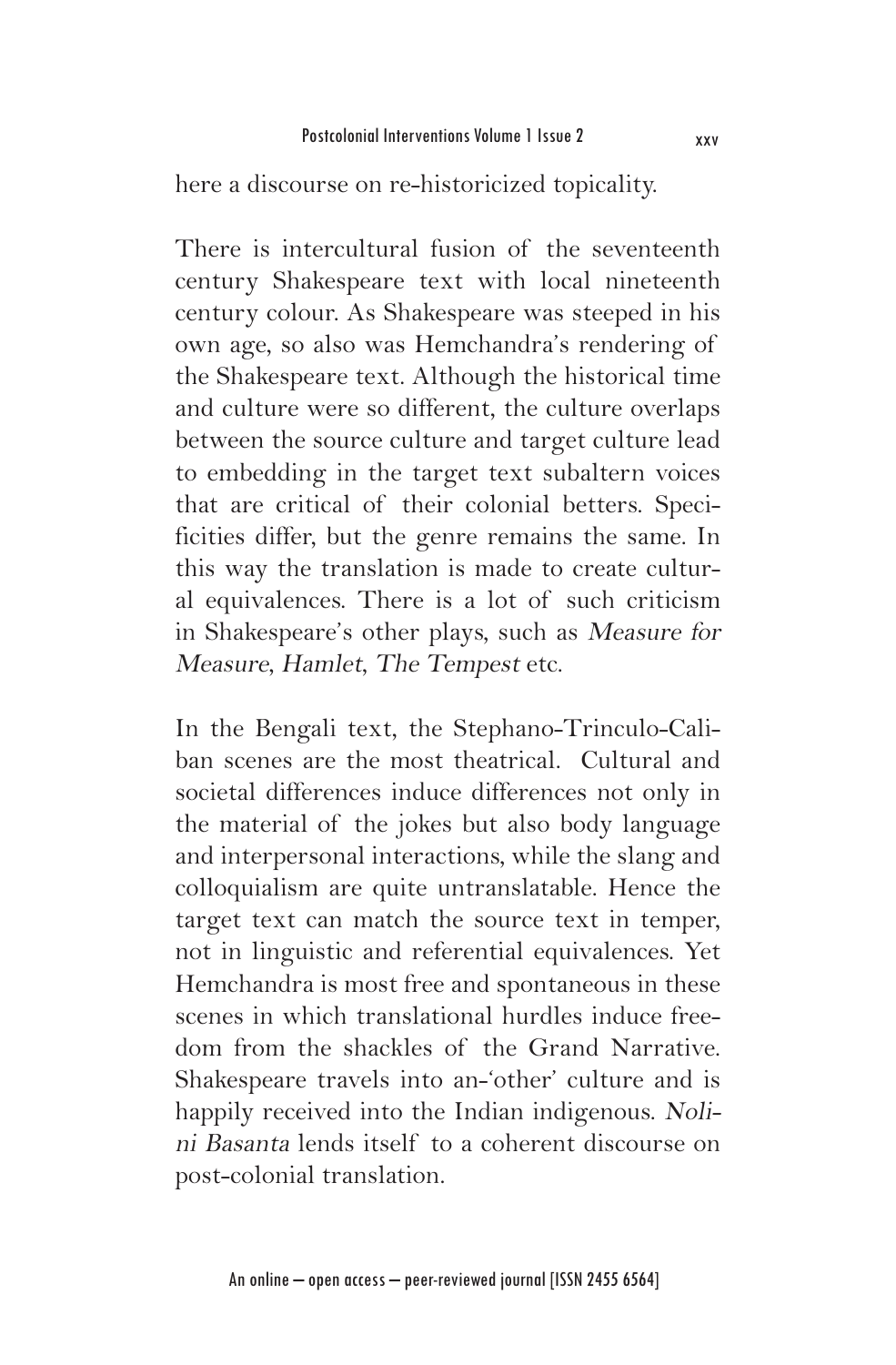Hemchandra makes Prospero-Baijayanta the king of Konkan (in south west coast of India) and Alonso-Chitradwaj king of Gujarat (north western India), while he uses the language of Bengal for re-locating the bard in India. And is he trying to create a nationalistic idea of India by encapsulating, re-scripting a British book in an indigenous mode8 ? Does it foreground the idea of India as incredible, exotic, and vast? Is it a patriotic homage to its magic, through an idealistic veneration of the bard? Does it exhibit a nationalism shorn of malice towards the colonizer, patriotism eclectically open to Western literature? Here we have an example of adaptation of a Shakespeare play at a point in Indian history when in Bengal especially, intellectuals were enmeshed in what I have called 'dual culture'. Commodification is here modified by deference to the source culture.

In the post-independence phase actor-director- playwright Utpal Dutt (1929-1993) had engaged himself in Shakespeare performance almost throughout his long career. He also belonged to the intellectual domain of 'dual culture' and was initiated into Shakespeare performance in the travelling troupe of Geoffrey Kendal. In his own theatre group he began by performing Shakespeare in the original but he soon turned to performing in Bengali translation and also translated some of the plays himself, because he wanted to make Shakespeare a people's dramatist attuned to Bengali middle class concerns. As far as Dutt is concerned Shakespeare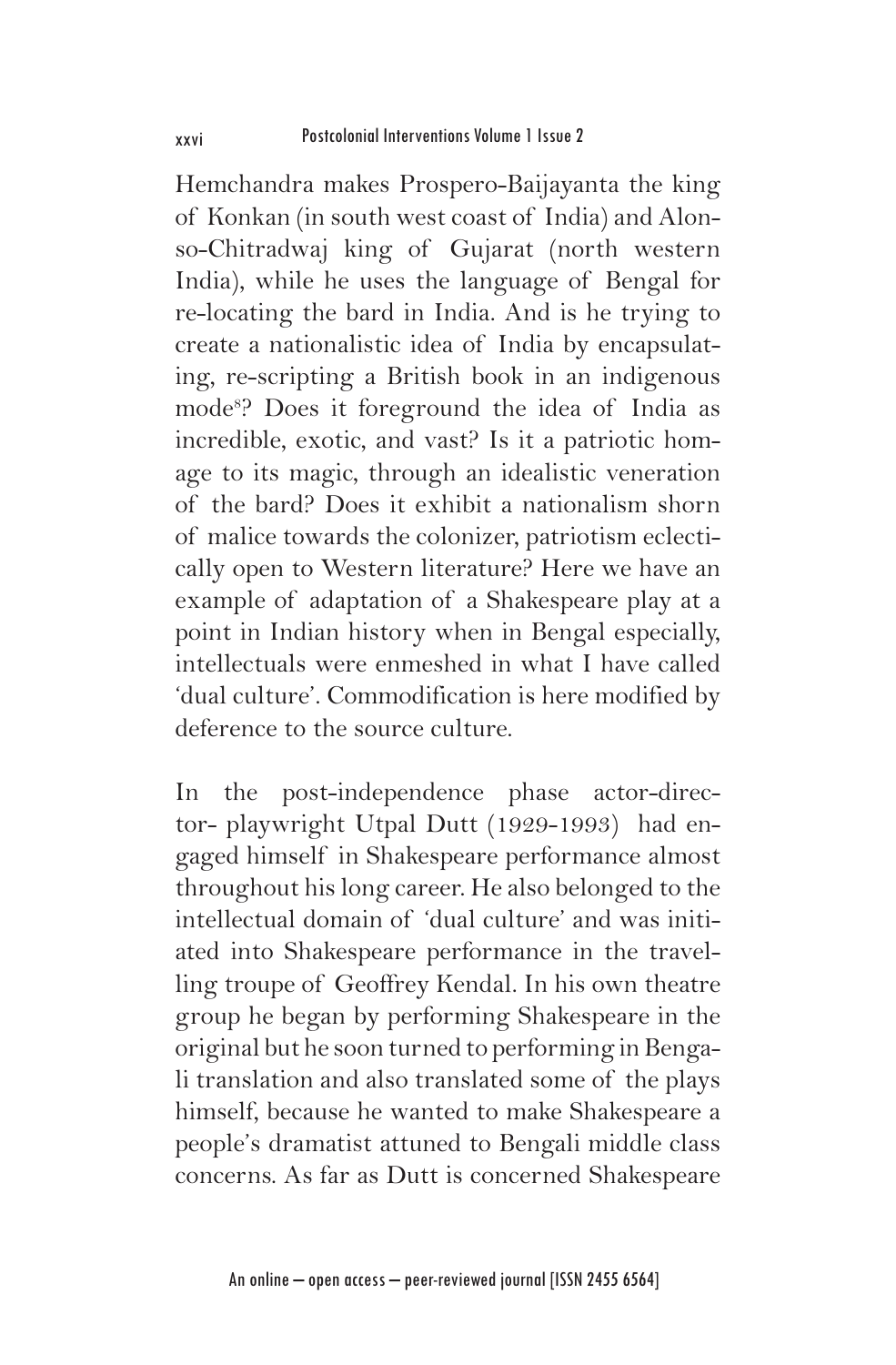traverses all the phases of Indian modernity, colonial, post-colonial and globalised. Shakespeare is made to do a time travel through the phases of modern Indian socio-cultural history. But unlike contemporary directors, Dutt, always enmeshed by the intellectual restrictions of the 'dual culture' was not in favour of making drastic changes to the original text. In his translations he aimed to make Shakespeare's blank verse accessible to the common, non-elitist public in actable, stageable Bengali dialogue in prose, as in his Romeo-Juliet. It is a creative and responsible accommodation of the source culture into a receptor culture; an equalization of status of the culture of the First and the culture of the Second<sup>9</sup>. Dutt also assumes the role of a creative commodifier, a cultural crusader with no intention of capitalistic gain, except in the realm of theatre and literature. He performed Shakespeare in villages, in unconventional 'onewall' spaces in front of semi-literate audiences, in jatra style. As John Russell Brown realized while watching jatra plays in Orissa, as recorded in New Sites for Shakespeare, Shakespeare lends himself ideally to the jatra style. Dutt here demolishes the binary opposition between early modern England and early modern India. Scene by scene the first is transformed into the second, mainly through the acting style, space and audience composition. One may perceive here an instance of Dutt's conception of theatre dialectics as mentioned above. By bringing Shakespeare into the open air setting of backward Indian villages Dutt was not only dislocat-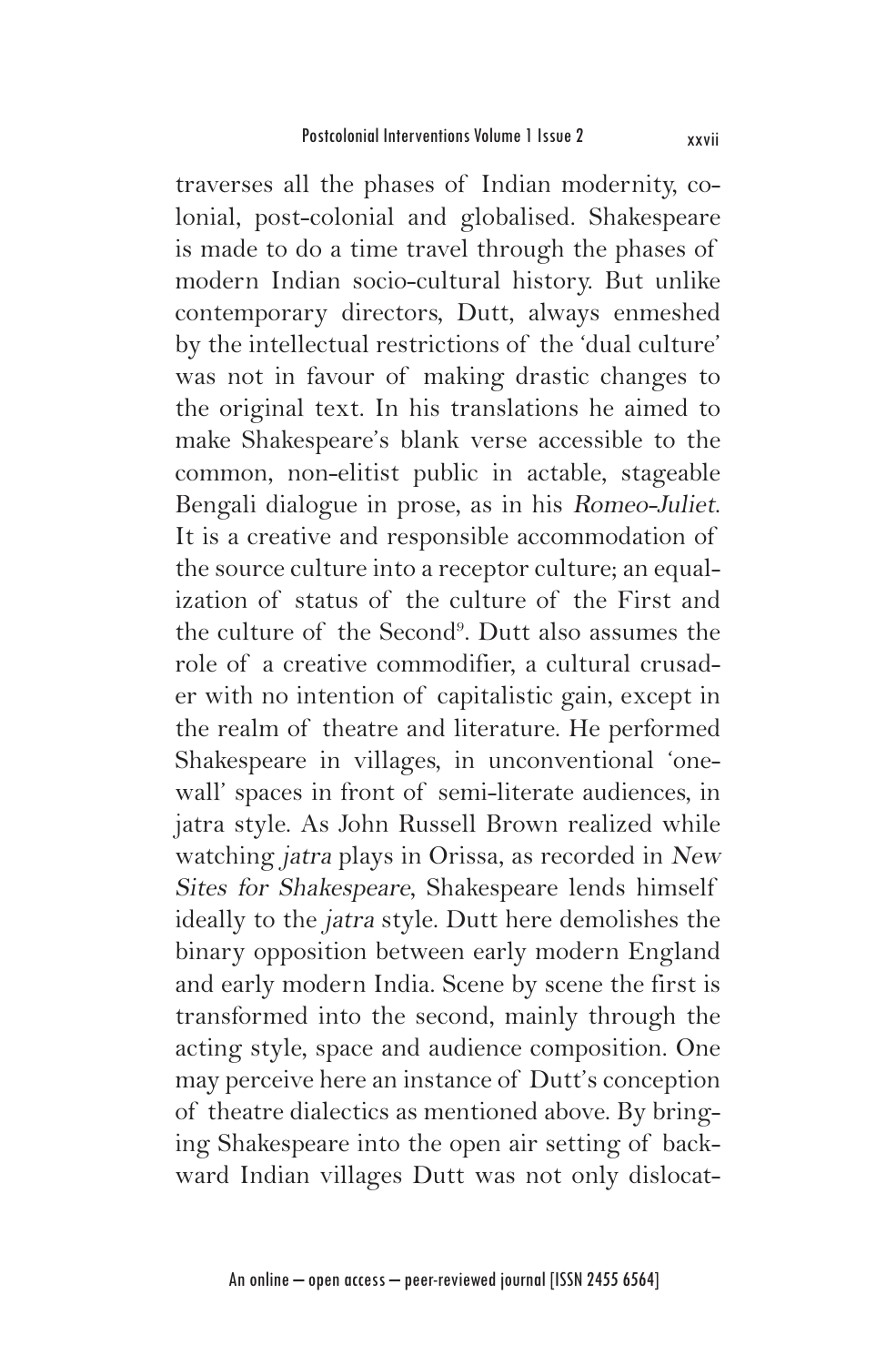ing the locale but also disclaiming the proscenium stage and Victorian realistic presentation which he so disapproved . He thereby harked back to the Elizabethan temper of staging and the work done by William Poel earlier in the century. This kind of open staging also linked him with the work of the mid- century travelling companies (of which his mentor Geoffrey Kendal's was one) which performed in pubs and halls and barns, meadows and trucks.

More important is Dutt's commodification of Shakespeare to establish his own political Marxist aim. Shakespeare who belonged to the Renaissance age of emergent capitalism, professionally in the service of the monarch, is made to reveal the underlying layer of subaltern concern. This is not done through any material change but through subtle inflexions in attitude. To him, Shakespeare, in spite of his courtly affiliation, was mainly a people's poet. Dutt once met a burly English labourer drinking beer in a Pimlico pub and asked him a few questions about drama. "As I see it, mate," growled the man, "This here Shakespeare did not wrote about kings , not half . He wrote about me." Then after a slight pause, he said with a sad smile, "So they tell me. How should I know?" ("British Theatre" 11). Dutt endeavoured to take Shakespeare close to the people, especially those belonging to a different environment. Dutt's later Shakespeare productions were also vehicles for representing his theory of dialectics of theatre.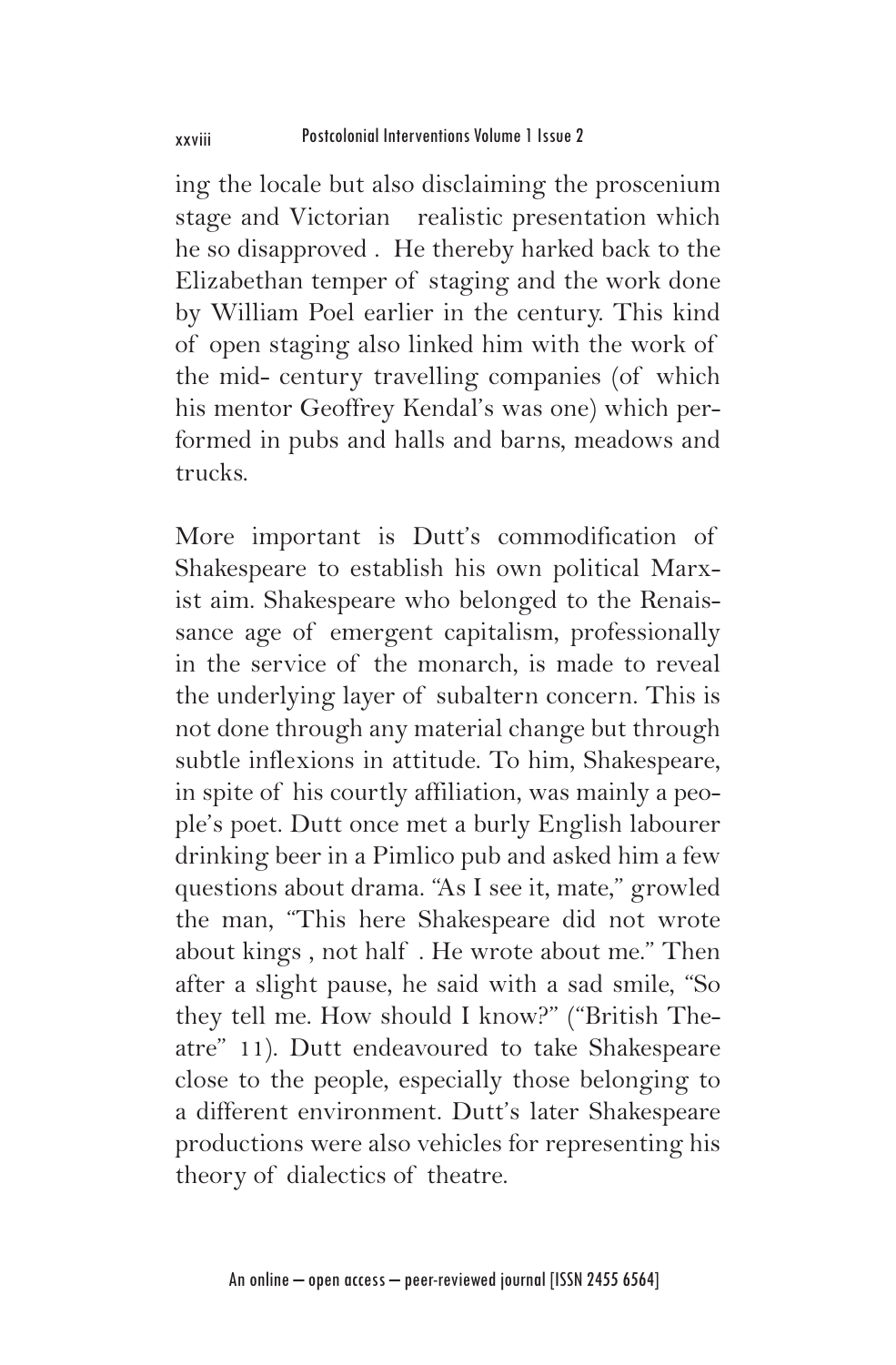Utpal Dutt's philosophy of the theatre and acting was based upon a firm belief in Marxian dialectics which he explained as "…a scientific principle which declares that nothing in this universe is static, everything is always changing. The idea is not new. One finds it in the philosophy of ancient Greece and in Buddhist philosophy. But what is unique in Marxian dialectics is the idea that the change is no ordinary change. At each moment everything is changing into its opposite. Within every object, every person, every thought, are two opposed principles which co-habit, yet clash with each other — amity and strife exist side by side. The result is that all objects, persons and thoughts, by changing continuously, become something different, even opposite, to what it was" (Gadyasangraha 205). On this logic Shakespearean drama is a constantly evolving concept; the audience's attitude to it is also changing all the time. Most significant is the fact that an actor-director has to be aware of this dialectical process. The actor should keep in mind that he is both himself and the person he impersonates and becomes He keeps in mind the Shakespearean ambience and its trans-cultural connotations when played to an audience separated from the milieu by oceans of time and space. Dutt was no advocate of change for change's sake (Dutt, "Taking Shakespeare" 19-20). He was deeply aware of what Italy and the Mediterranean meant to Shakespeare and his contemporaries. In his intensely researched work Shakespearer Samajchetana, he cites primary sources to show the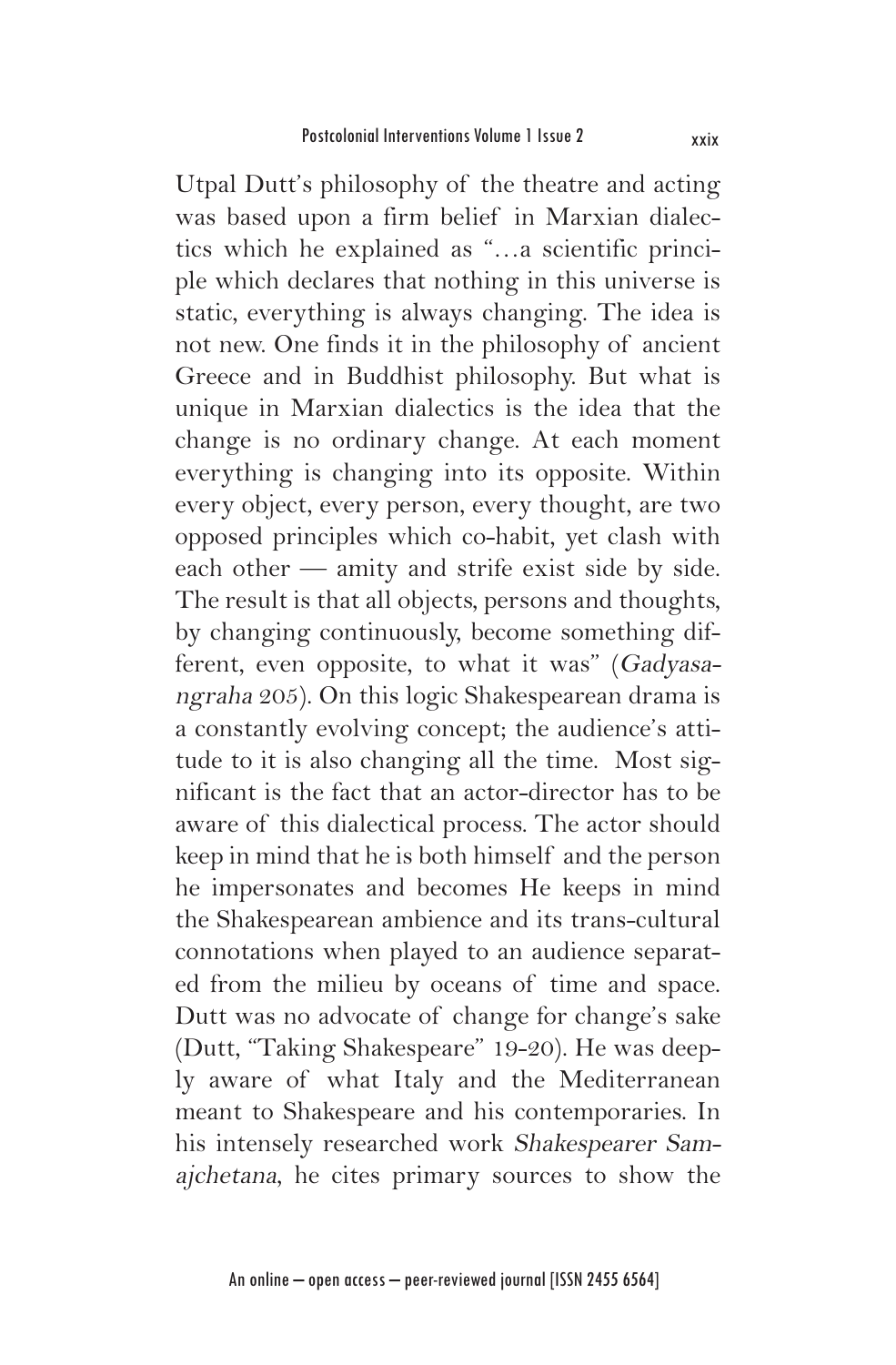ways in which trade in England was being affected by competition with the Mediterranean. The plight of the poor, the antagonism towards Italy and all things Italianate are discussed with the help of documentary evidence. Even though the cult of the Mediterranean was making deep inroads into society Shakespeare was one with the poor masses in looking back nostalgically towards the older times. Dutt projects Shakespeare as a sympathiser of the poor who were so rudely cut off from the traditional Roman Catholic religion with all its trappings and attendant superstition.

Shakespeare felt the pull of these opposing forces of Italian Roman Catholicism from which the people of England were forcefully sheared off and Protestantism was imposed on them. This is evident in his portrayal of Friar Lawrence in Romeo & Juliet. Also the emergent materialistic force of Renaissance capitalism was felt. Shakespeare's constant evocation of woods and forests, according to Dutt, suggests his alienation from his age and a harking back to old monastic and social ideals, though of course Shakespeare does criticise the clergy where criticism is due. In his discourse on Timon of Athens he goes into details over the Mammon-worshipping new civilization of Athens which fails to understand Timon in whom Dutt finds a Christ figure, an angry Christ though, to whom the forest is the better place. In Timon Shakespeare portrays a failed Christ. The bard has come to realize the irrelevance of Christianity and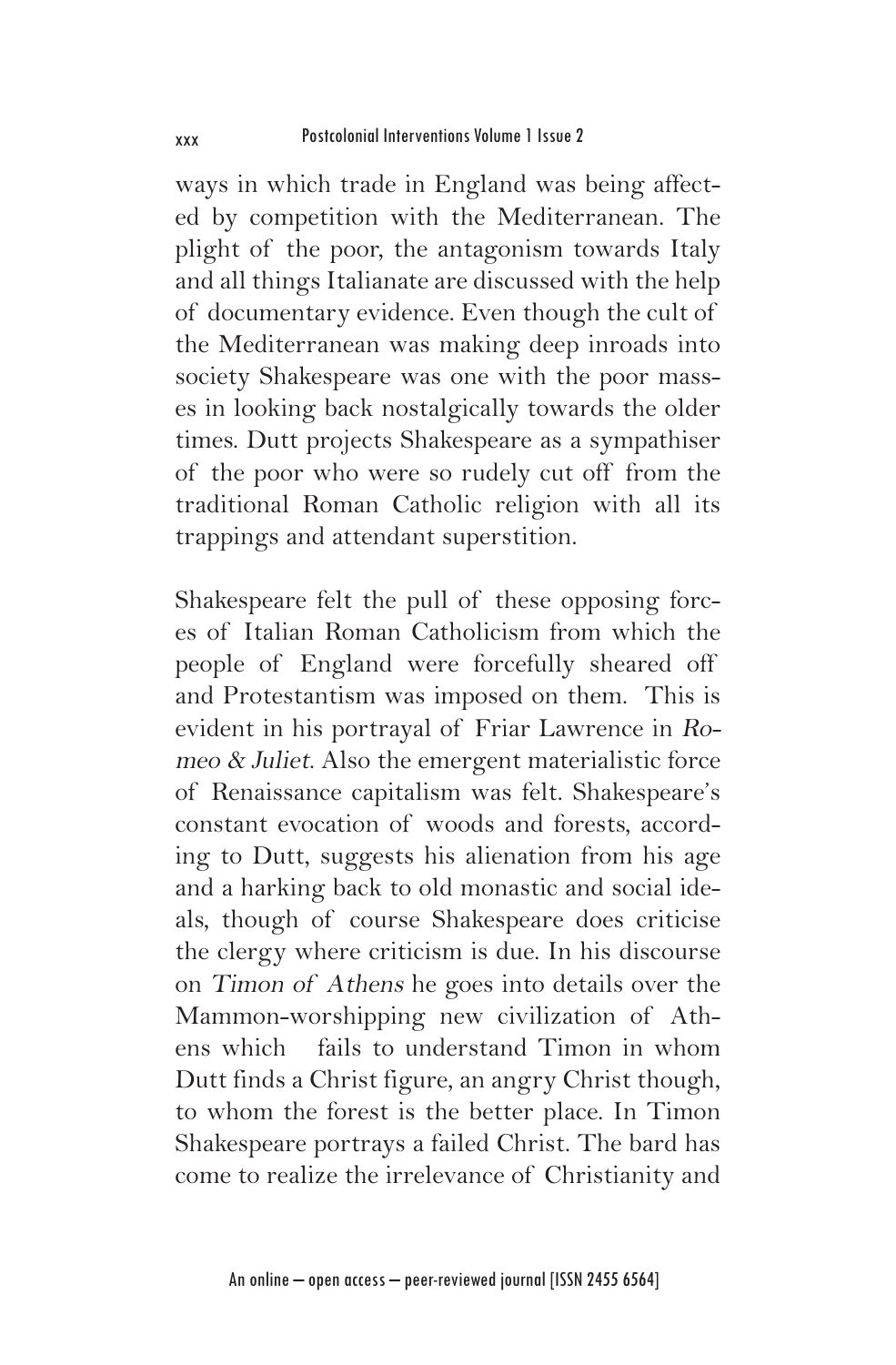the old Italian faith in the wake of the new Mediterranean utilitarianism (Dutt, Somajchetona 184- 203).

An interesting feature of the politics of representation is Dutt's attitude to Friar Lawrence in Romeo-Juliet who is made to run away from the scene of discovery, in spite of the fact that Dutt considered him an important character. In his book on Shakespeare's social consciousness he had pointed out how Shakespeare's social consciousness is primarily a religious consciousness. Monks like the Friar are idealized by the bard in an effort to show the value of the old order as opposed to the utilitarian trend of the time. The Capulets and Montagues in all ages are the business rivals. They are possessive about their children and even their grief is garbed in the language of wealth . The Friar is aware of the true value of human emotions but by making him run away and not stay back to exonerate himself Dutt stresses his ordinariness and marginalization. According to Utpal Dutt Shakespeare had idealised him as a true representative of Christ; one who harks back to values that the new age had rejected. Dutt made him helpless against the forces of the nouveau riche and their retainers. He is a failed pastor unable to protect his proteges from an insensitive Establishment. Dutt made the character fit into his ideological framework but took his cue from Shakespeare.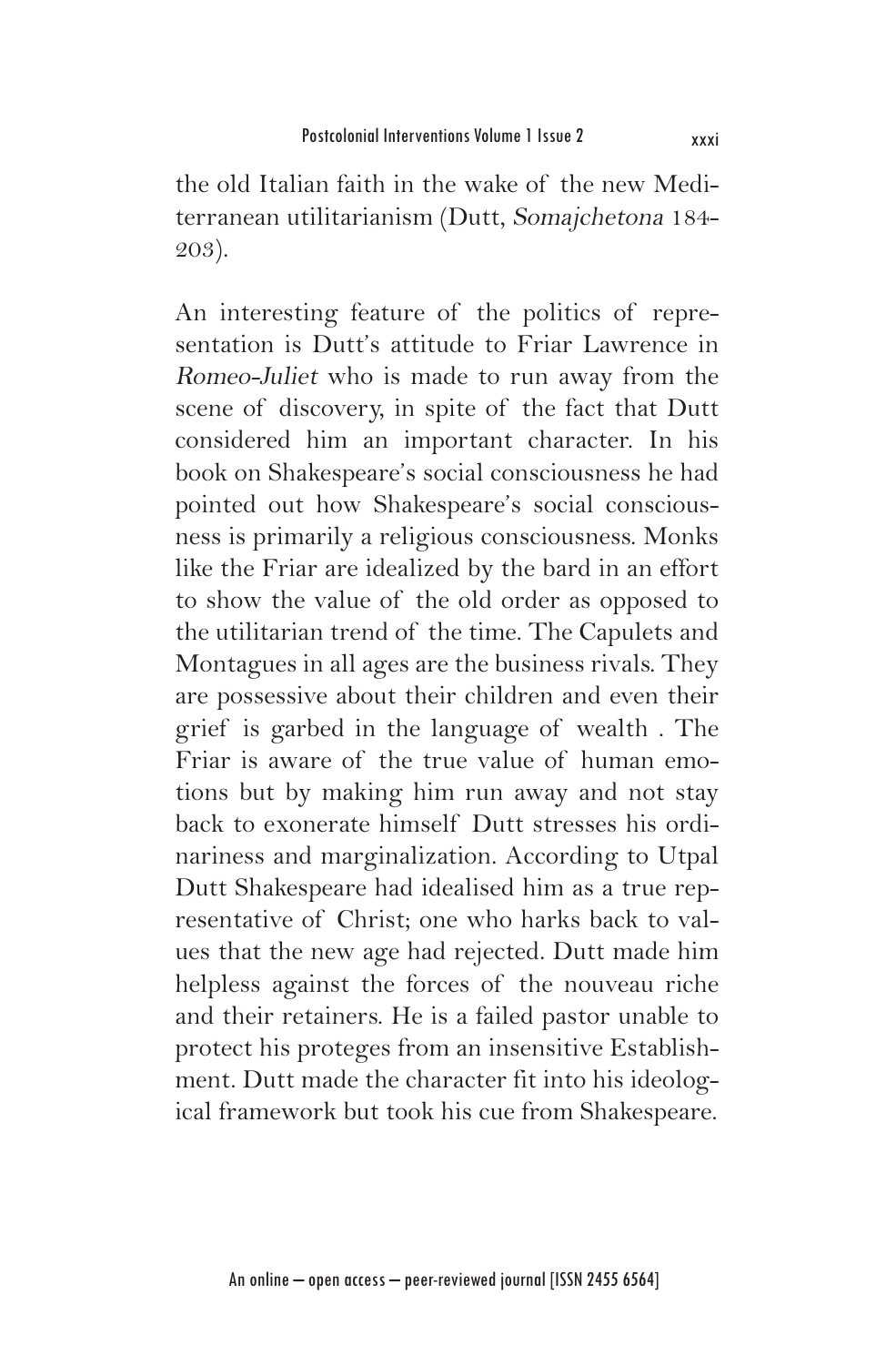Utpal Dutt's Julius Caesar was always played before an urban audience. He produced both English and Bengali versions in modern dress. It became what we today call an 'analogue play.' Dutt explored the political potentialities of the play. He knew nothing of Orson Welles's production when he produced both the original play and Jyotirindranath Tagore's (elder brother of Rabindranath Tagore) 1907 Bengali translation of it. Although it was a faithful literal translation some changes which dislocated the milieu did occur. Diehard Shakespeareans of mid-century Bengal found it difficult to digest Dutt's drastic metaphoric displacement in which Caesar's personality merges with Hitler's, in the garb of Chaplin's Dictator. The pre-Christian Mediterranean locale transforms into the modern and universal as Dutt played havoc with Shakespeare's Dramatis Personae. In a printed Programme Note to the English performance he describes Caesar and Antony as Fascists, Marcus Brutus as Socialist, Cassius and the other conspirators are all Communists. Paradoxically enough, Dutt who was always in sympathy with the poor and greatly in conformity with Shakespeare's understanding of mob psychology describes the Commoners as Fascist thugs! Dutt in his own political plays re-interpreted history in terms of the present, and in the present as well as in history he found material for a nation's mythology. The same mythmaking process he found in Shakespeare's play and this he bound into an imaginary framework dislocating Roman history, and contempo-

An online – open access – peer-reviewed journal [ISSN 2455 6564]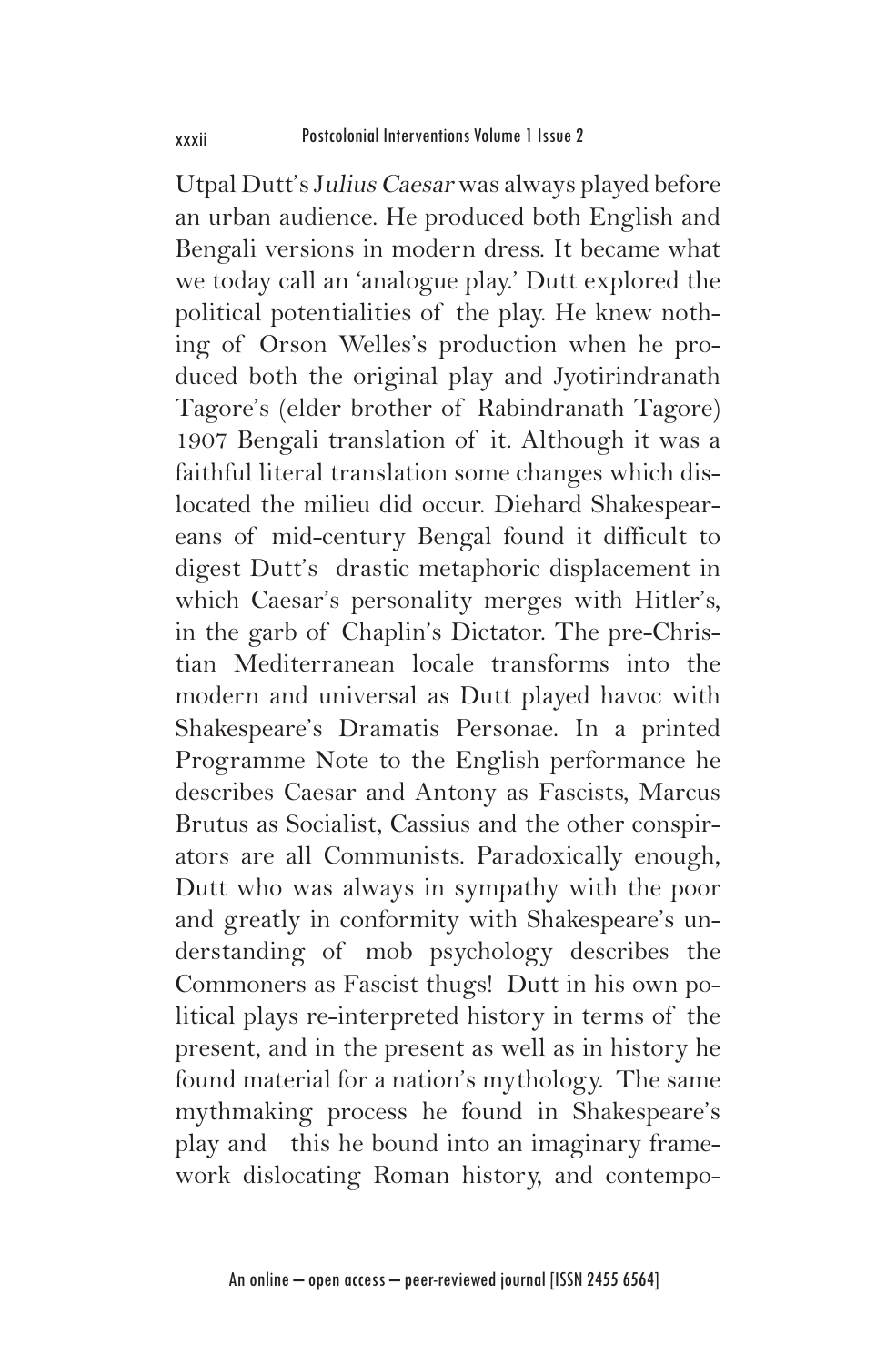rary Elizabethan nuances in the Romans' conspiracy, but adhering to Shakespeare's basic design: the tragic failure of revolution, the human face of idealism, the difficulty of annihilating the idea of a superhero from people's minds, the transformation of a man into a hero and the hero into a man. And all of this through novel theatrical means: "We presented Brutus's and Anthony's Forum speeches as radio broadcasts. The Phillipi battlefield was shown as the ruins of a bombarded city… the last act was punctuated by the sound of machine guns and flying bombers" (Dutt, "Little Theatre" 47-48). Elsewhere he stated that "A modern interpretation of Shakespeare must typify Shakespeare's place, not in the past, but in the present life of the nation and of the world… Like his fellow artists the writer, the poet, the musician, the director has a social responsibility to discharge" (Dutt, "Shakespeare and the Modern Stage"). No Indian director before Dutt had thought this way nor did they have an interpretive approach. When produced in English in 1949 Dutt found the play answering the political needs of the predominantly Jewish cast that comprised The Amateur Shakespeareans. Zionists the world over were at that time campaigning against oppression. Director's meaning, actors' meaning, and audience's meaning did indeed give to Shakespeare's meaning a dialectical dimension! Dutt's theatre leads to similar interpretive productions of the future $10$ .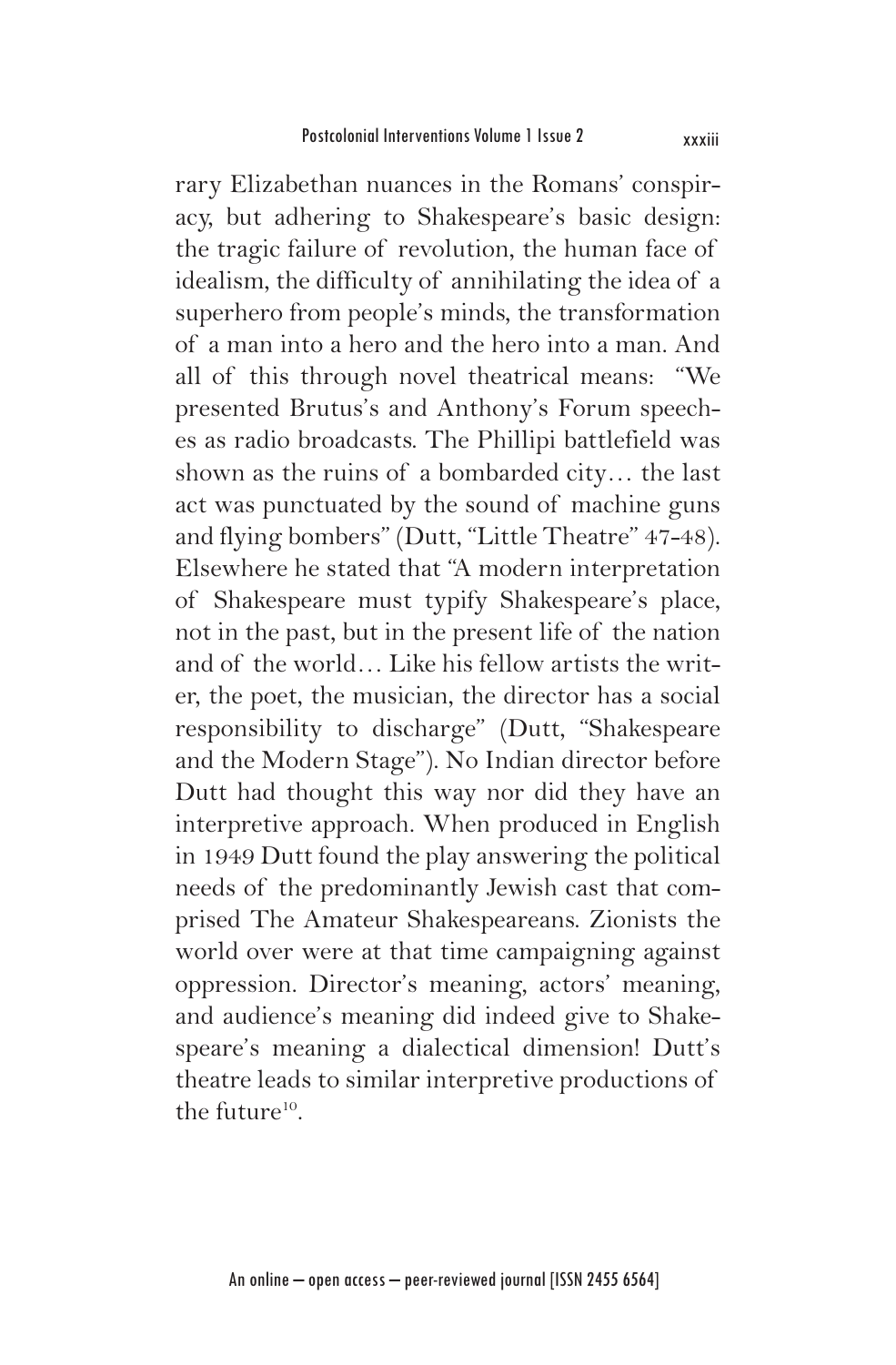Othello seems to have been to Dutt the most challenging of Shakespeare's plays, for ever since Kendal first initiated him to it, he produced it on and off, in the original and in his own translation (the script is lost, unfortunately). As stated in the preface to his version of Romeo and Juliet, Dutt analyses character against the socio-cultural background. Othello and Iago are both part of the commercial world of the Mediterranean and are, in a sense complementary. Iago is conscious of colour differences and is enraptured by the spectacle of coins dropping in the satchel (Dutt, Towards 8). Othello is tarnished by the cruelty of a harsh possessive world and submits to its evil. He is a tragic character but also an embodiment of evil, the evil generated by Mediterranean Renaissance cupidity. In Utpal Dutt's own acting there was both involvement and detachment no matter what role he performed. The audience felt that Dutt became the character he portrayed but was also critically analysing it all the time and conveying his own impression. He became a pitiable Othello, a love-sick man, a great hero, but also cruelty incarnate. Yet these dialectical oppositions and changes did not rob the play of its Shakespearean quality. Realizing the tremendous mass appeal of the play he produced it before village audiences in jatra style and noticed how greatly the audiences were swayed by the traditional emotions of pity and fear. Shakespeare was de-colonized, the Mediterranean world rebuilt in a new way in the villages of Bengal.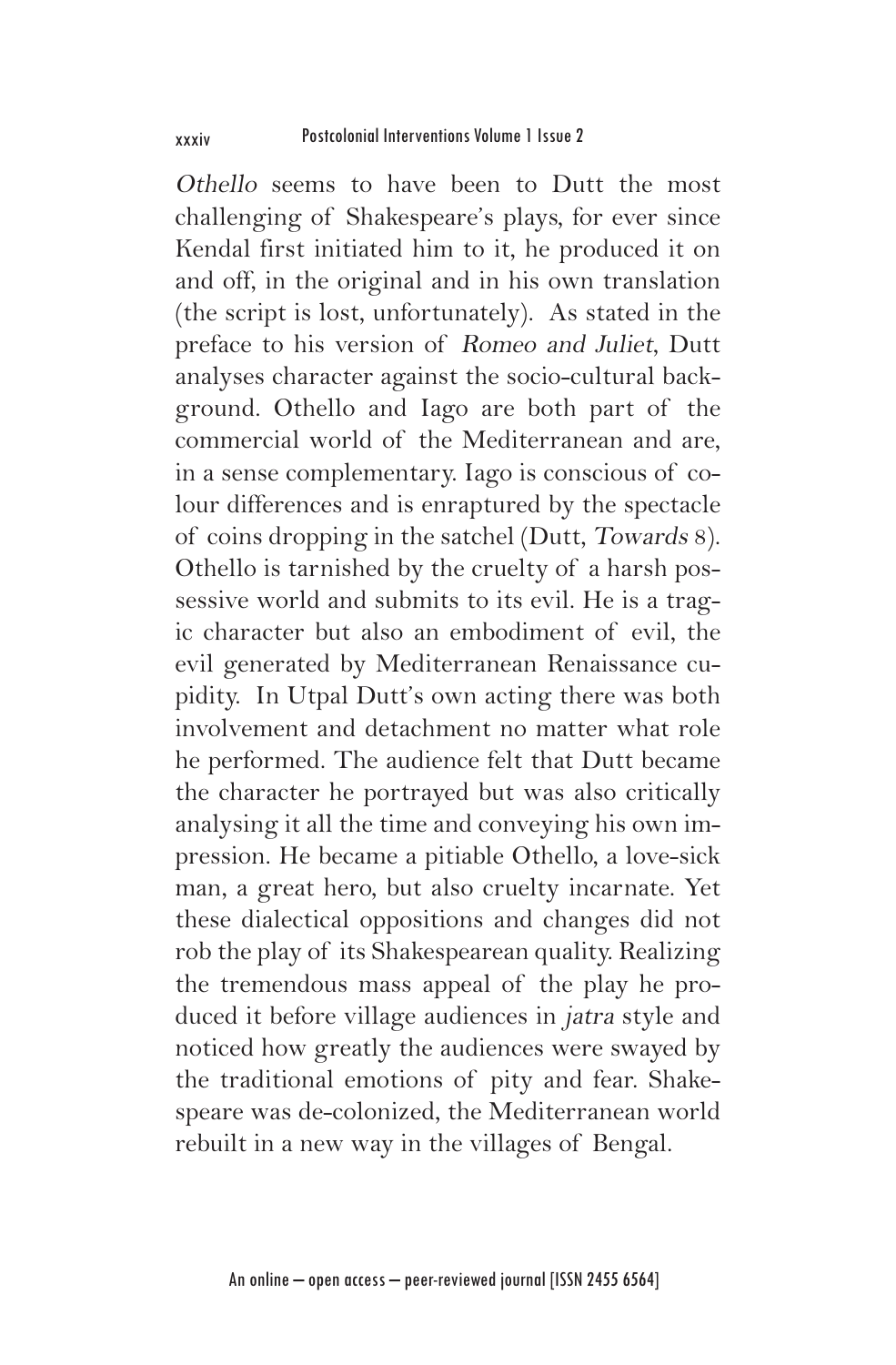Dutt, attempted a faithful translation, his own, of A Midsummer Night's Dream, a play in which he saw immense audience appeal. The free verse he substitutes for Shakespeare's blank verse is stiff but racy if spoken with accents in the right places. Athens represents the Establishment, the utilitarian world that seeks to regulate the emotions through rules and norms. Even the 'rude mechanicals' cannot find a proper place in Athens to rehearse their play. Only by escaping into the forest can identity be established but there too magic and the irrational forces take over: Puck creates havoc. The wood becomes the symbol of the human sub-conscious where the fears of childhood take the shape of strange creatures and human beings are threatened with metamorphosis. As Dutt explained, "While Bottom literally turns into a donkey in the forest the long process of men turning into donkeys has been continuing in the minds of men for a long time. Bottom's appearance as half donkey and half man is the ultimate image of the social alienation of man. Bottom was the model for Ionesco's man turning into rhinoceros" (Dutt, Director's Note to Chaitali Rater Swapno, n.p.). Reviewers faulted Dutt's stage setting because the fairies danced behind a jungle of polythene. But wasn't this the visual equivalence of the sub-conscious world behind a translucent veil? (See Gupta, "Shakespeare, the Mediteranean").

I have discussed Utpal Dutt's work on Shakespeare in such detail since I feel that no other transla-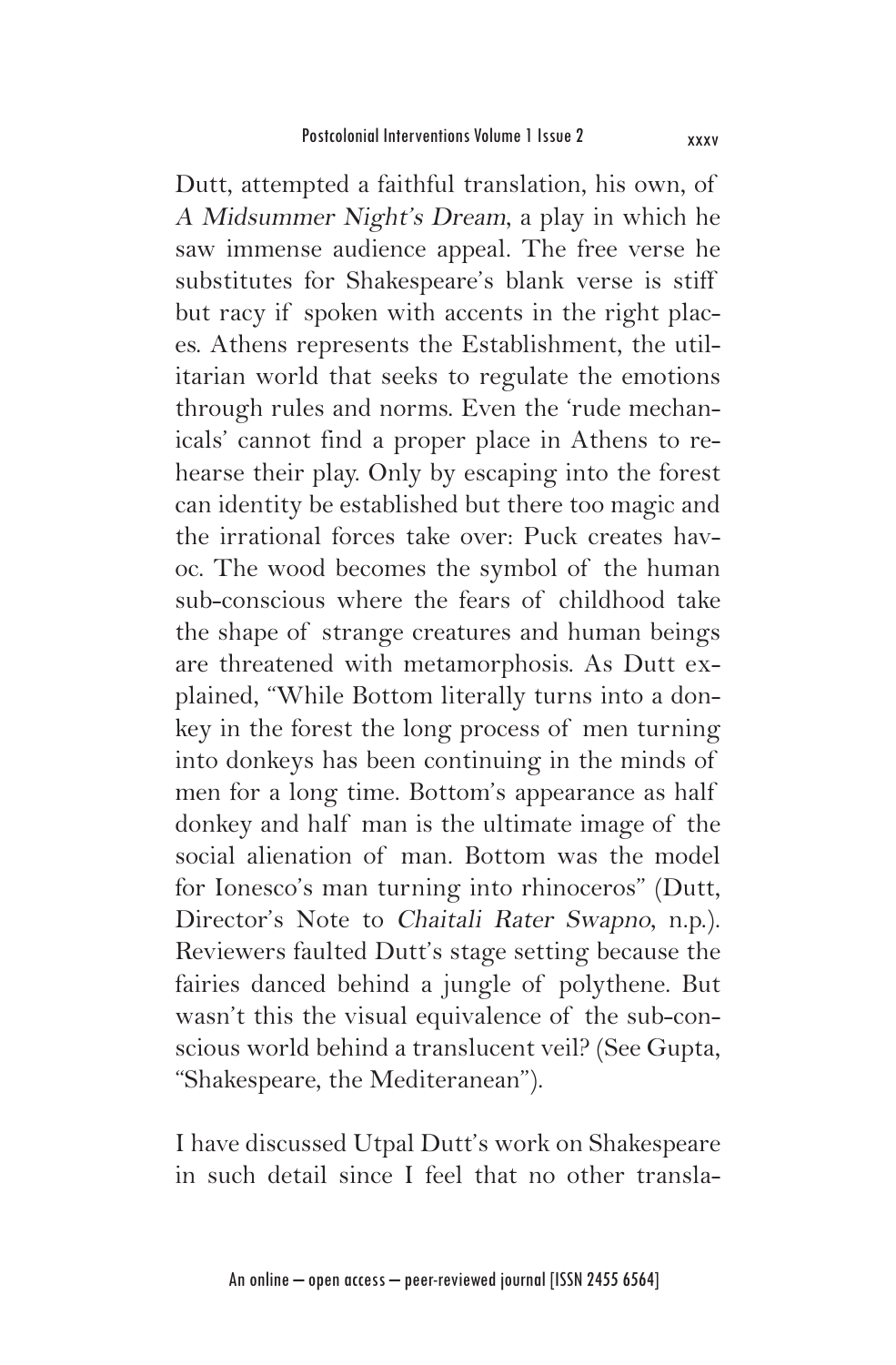tor-director has made such consistent research oriented efforts to re-instate Shakespeasre on the modern Bengali stage without distorting the basic Shakespearean theatre ambience. His attitude of creative commodification gives a novel dimension to the world wide travels of Shakespeare.

The contemporary stage is free from bardolatry and to my mind Dutt has a hand in it. Today we are also free from the need to de-colonise the bard hence in Calcutta one witnesses King Lear and Hamlet done in more or less literal translation. There are more experimental or avant garde productions which are doing the rounds though the aesthetic merits are not to be assessed within the ambit of this single article.

However, I shall mention a few: Abanti Chakraborty in her solo performance, Lady Macbeth (2015) keeps to the original Shakespeare lines and angle of approach but creates an entirely novel space often with psychological and metaphysical implications by intelligent light design. The story telling technique connects with age-old pre-modern dramatised narrative but on the proscenium it connects with the creative solo performances of her peers. She is a visionary director who has utilised symbolism, expressionism and surrealist practices in her theater design of Lady Macbeth. Particularly relevant are the gestures using a heap of sand and a knife as an allegory for the power building process and murder for attaining that. Sudden changes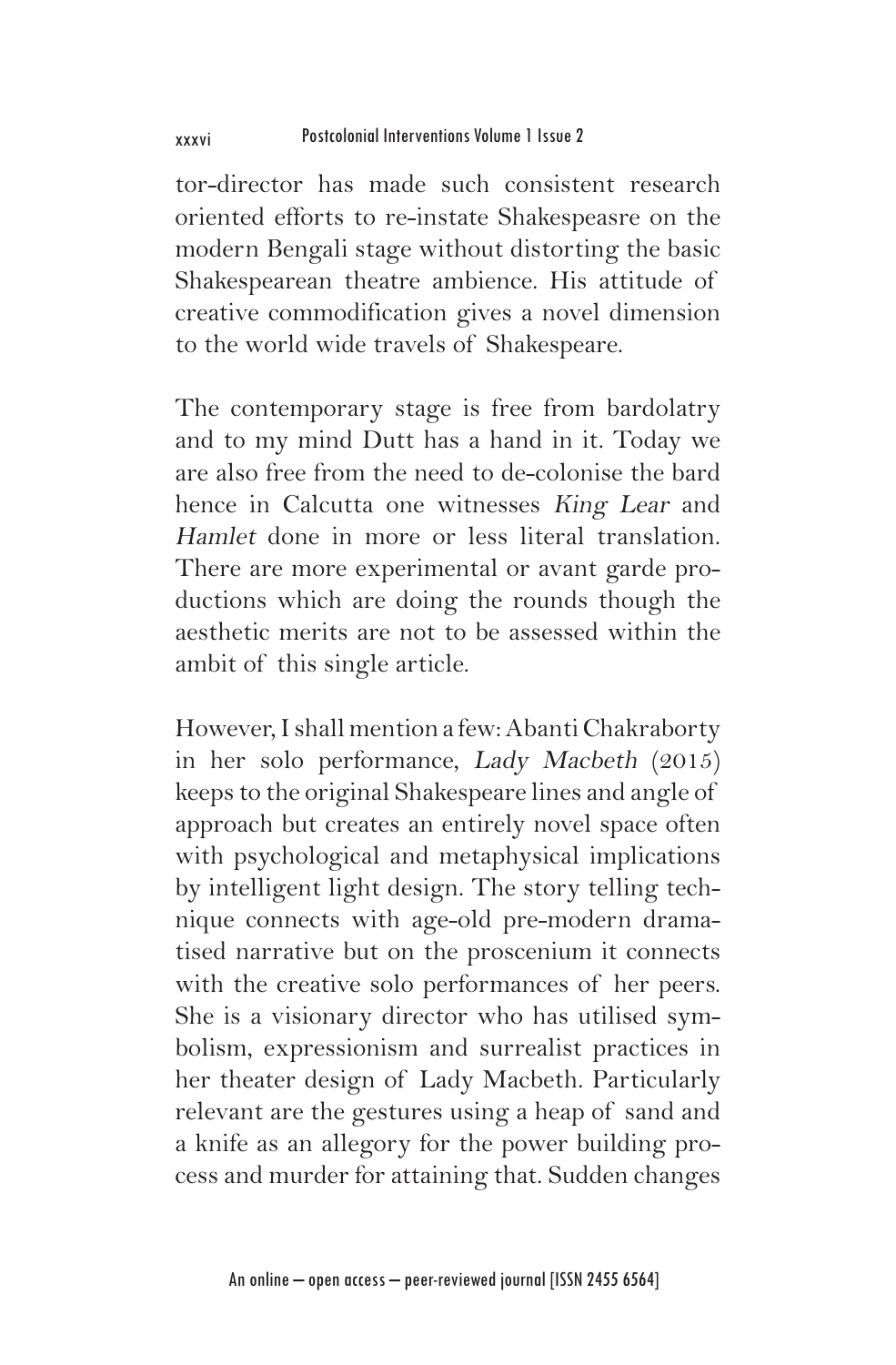of light also served to ensure the emergence of a different space which enriched the performance. Her avant garde style of communication, in defiance of popular melodramatic modes, effectively communicated the turbulence experienced by the character to the audience.

My second example is Macbeth Badya, which recently toured Europe. Director Manish Mitra in a 50 minutes performance recreates through different Indian dance forms, the concept of Macbeth. It tells the story of a modern man and his strivings for power. The performance is based on traditional Indian ragas, accompanied by the pakhawaj. And narration is the fusion of various forms of traditional Indian dance such as kathakali, bharanatyam, kathak, and traditional theatre forms — kutiyattam and yakashagana. Macbeth Badya is a performance in which poetry of movement and music resonates with the semiotics of Shakespeare's tragedy. The merging of traditional dance theatre through a medley of dance forms yoked to a worldwide attempt at re-planting Shakespeare in modern times and in modern and indigenous art forms. Macbeth Badya carries the travels of Shakespeare and his commodification to an extreme postmodernist realm, creating a form that hybridizes both oriental and occidental worlds.

In fact a separate direction of research could be flagged off from this point. In the eastern power block today a lot of such experimentation is on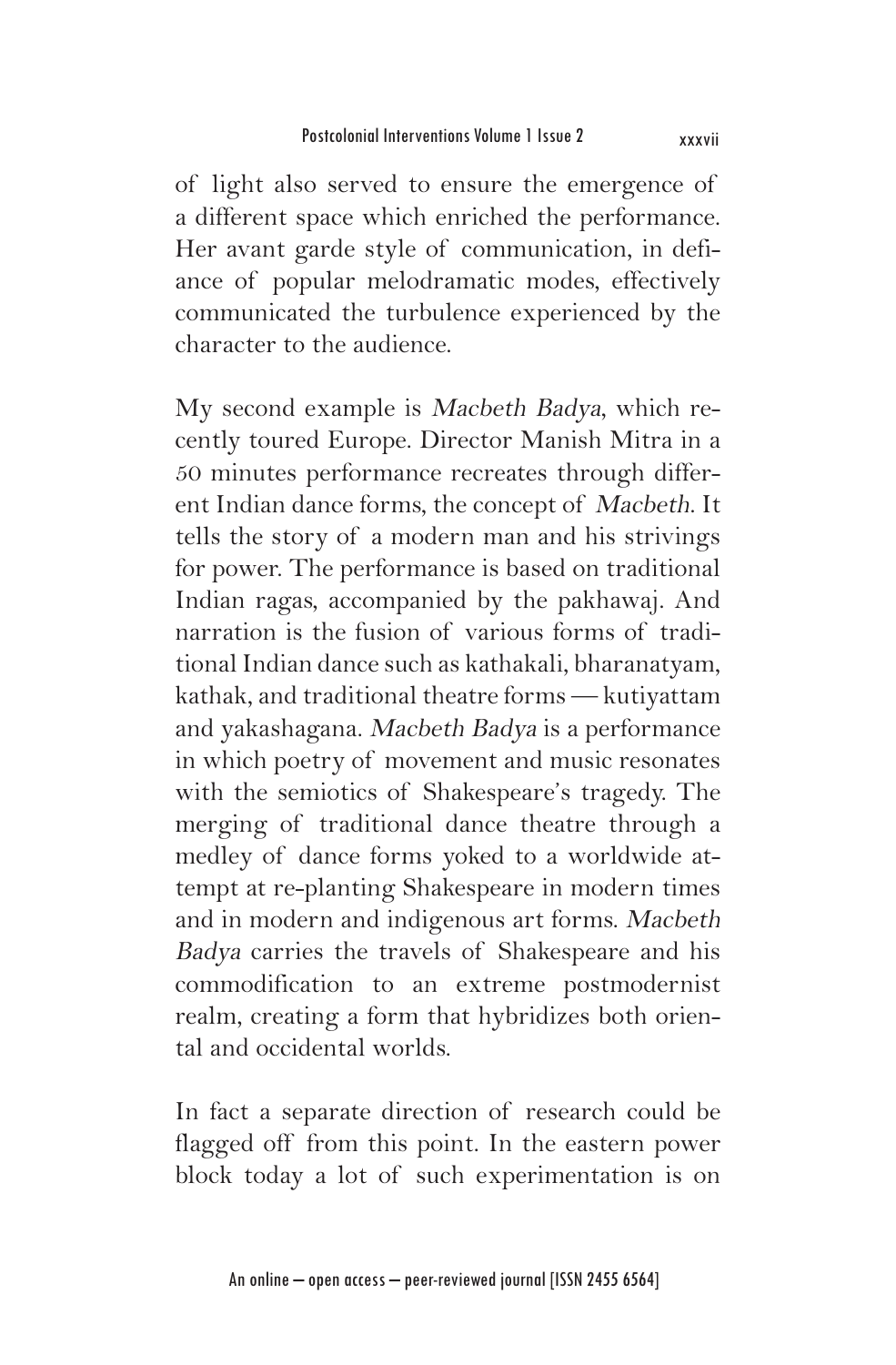to accommodate the bard in other traditional art forms lending an added edge to extra-linguistic translation. The story with which this article begins is representative of translation of political space. We must also consider translation into different aesthetic spaces: Shakespearean plays in the form of Chinese opera, Japanese kabuki and also puppetry, a Korean Midsummer Nights' Dream based on the magical performances of Korean supernatural beings. Examples could be multiplied (See Chaudhuri and Lim; Trivedi and Ryuta; Kennedy and Lan etc.).

I have quite compulsively confined myself to regional production since first hand acquaintance is needed for convincing theatre research. Lastly my focus has been on Shakespeare in the theatre for to the bard, "the play's the thing". Finally one reason behind the world-wide utilization/commodification of Shakespeare is that through Shakespeare local artistes could be made part of the world's cultural dialogue. Carmen Romano, founder of the Santiago-based Fundación Teatro a Mil said in an interview taken by Olga Garay-English, "…The arts … promote social cohesion through building community—but also by asking provocative and reflective questions. We don't take things for granted; we're committed to creating common space where folks can gather and become engaged through the arts" ("Where Art Leads the Way"). Shakespeare scholars, actors, translators and directors create an international platform on which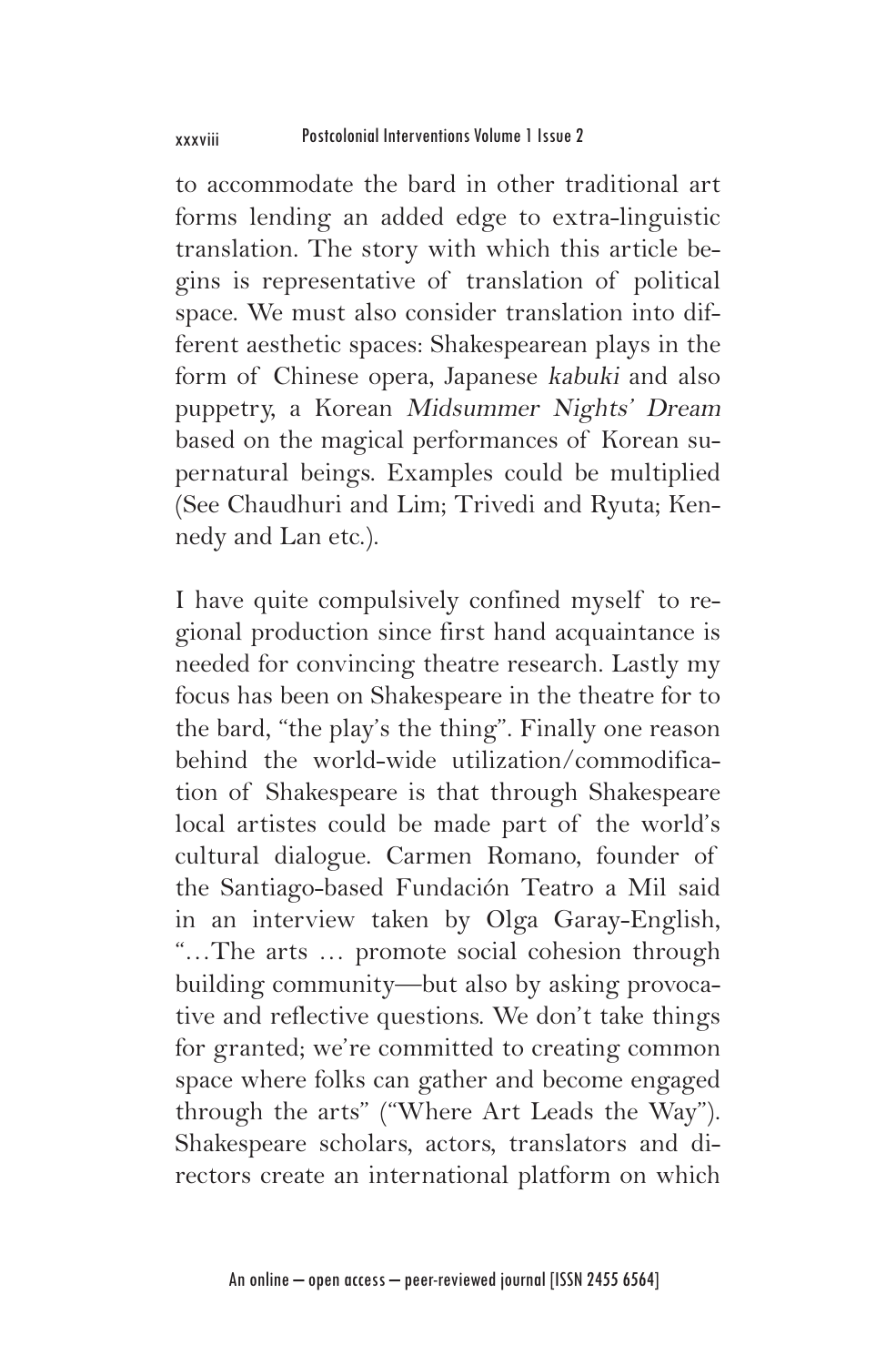varieties of Shakespeare products transmit an aesthetic force to bind world cultures by gelling into one personality, Shakespeare. The Hamlet I met in Copenhagen was right. 'Commodification' is not a bad word.

Finally it is interesting to note that the process of translating, re-costuming, re-configuring Shakespeare has also led to a de-iconization of Shakespeare. To be made into an icon to me appears like being chilled into stagnation, living in a freezer. Life involves change, re-thinking, re-conceptualizing as well as remembering and re-membering. Brexit may be an insular movement, but Shakespeare roams around freely transmigrating into other cultures even making them his own. Shakespeare is theirs and ours, yours and mine. Shakespeare the catalyst lends himself to all imaginations without losing his identity.

## Notes

1. See Alexander Huang's Chinese Shakespeare: Two Centuries of Cultural Exchange for more details.

2. I use this term since every translation of a play meant for the stage becomes an adaptation.

3. The Tantrics were then in the popular imagination the social and religious other, although tantrism was at the base of Sakti worship . The bhakti cult was more innocent and aesthetic. Tantriism was associated with sensuality, sexual licentiousness, gory and grotesque rites.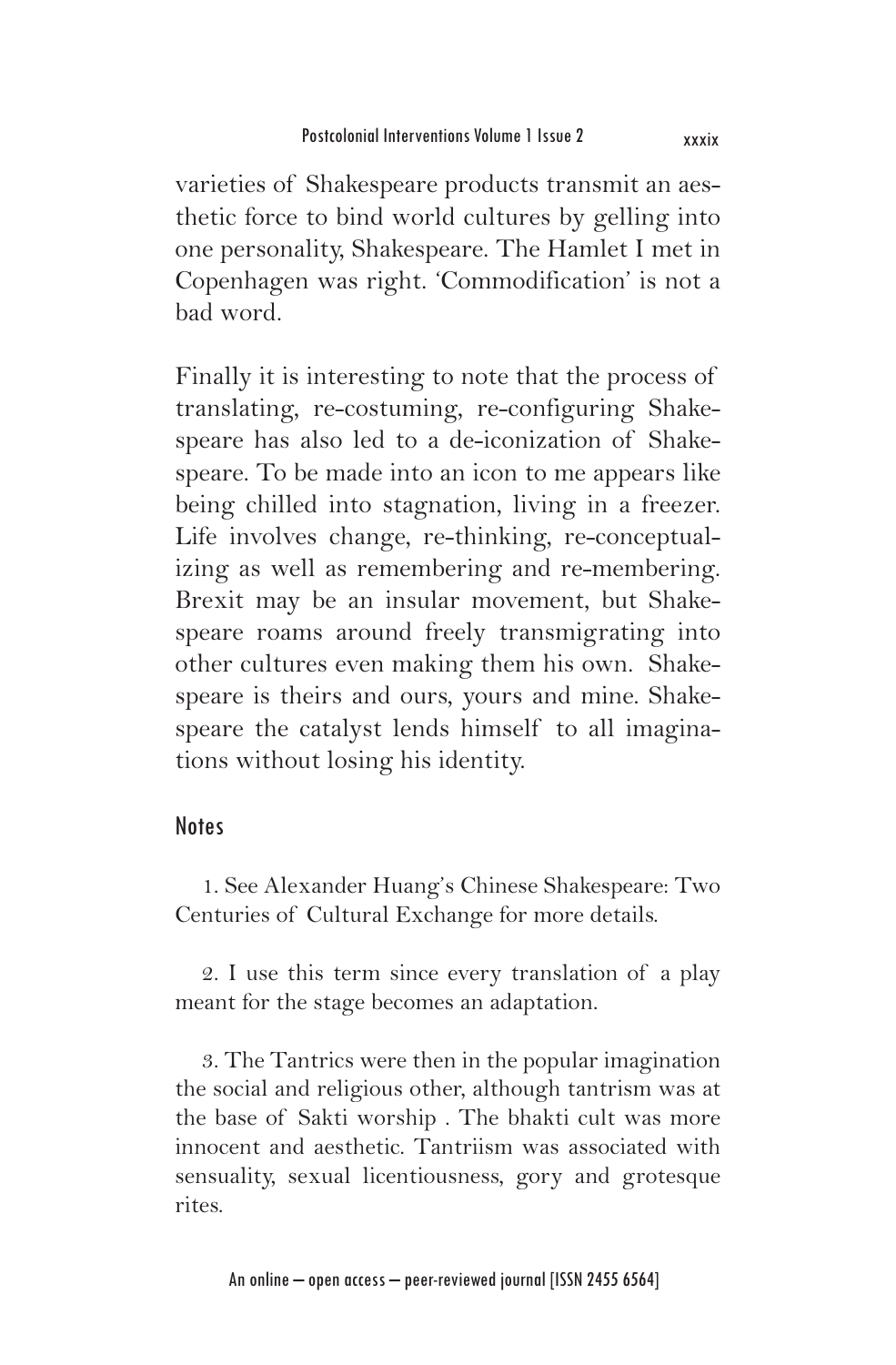4. But the ingredients required by the head priest, Shabsadhak ,are related to Hindu religious practice, eg. a lock of Shiva's hair when he was dancing in frenzy angered at Sati's death, the lock is available in a deep snow covered crevice the blood of the buffalo freshly sacrificed to the Devi Chhinna masta, the mud from the funeral pyre of Ravana which is still burning. This detail is anachronistic but symbolical of the destruction of evil. Shakespeare is indigenized and ethnicised by allusion to Indian mythology and religion. There are references to the great heroes of the Mahabharata, e.g. Bhim and Judhishtir.

5. Numerous stories were associated with this occult practice which was not always for doing evil But tantra in the popular imagination was stigmatized by a shadow of witchcraft. Adaptation of drama justifiably seasons the source text with the local.

6. Duncan's Norwegian enemy becomes 'Yavan' and Muslim in Rudrapal.

7. Ujjal Chattopadhyay in a brief four sentence introduction to the play stresses that he is not always very faithful to the original. His interest lay in focusing on the greed and lust of rulers as expressed in the speeches and attitude of the ordinary people.

8. Although Hemchandra was a noted Nationalist and his epic Brittasanghar bear witness to this fact, in some of his shorter poems he unabashedly praises the British. His poem written on the occasion of Queen Victoria's jubilee and the one extolling the Prince of Wales on his visit to India are cases in point. In other poems he describes the sorry plight of his motherland and suppli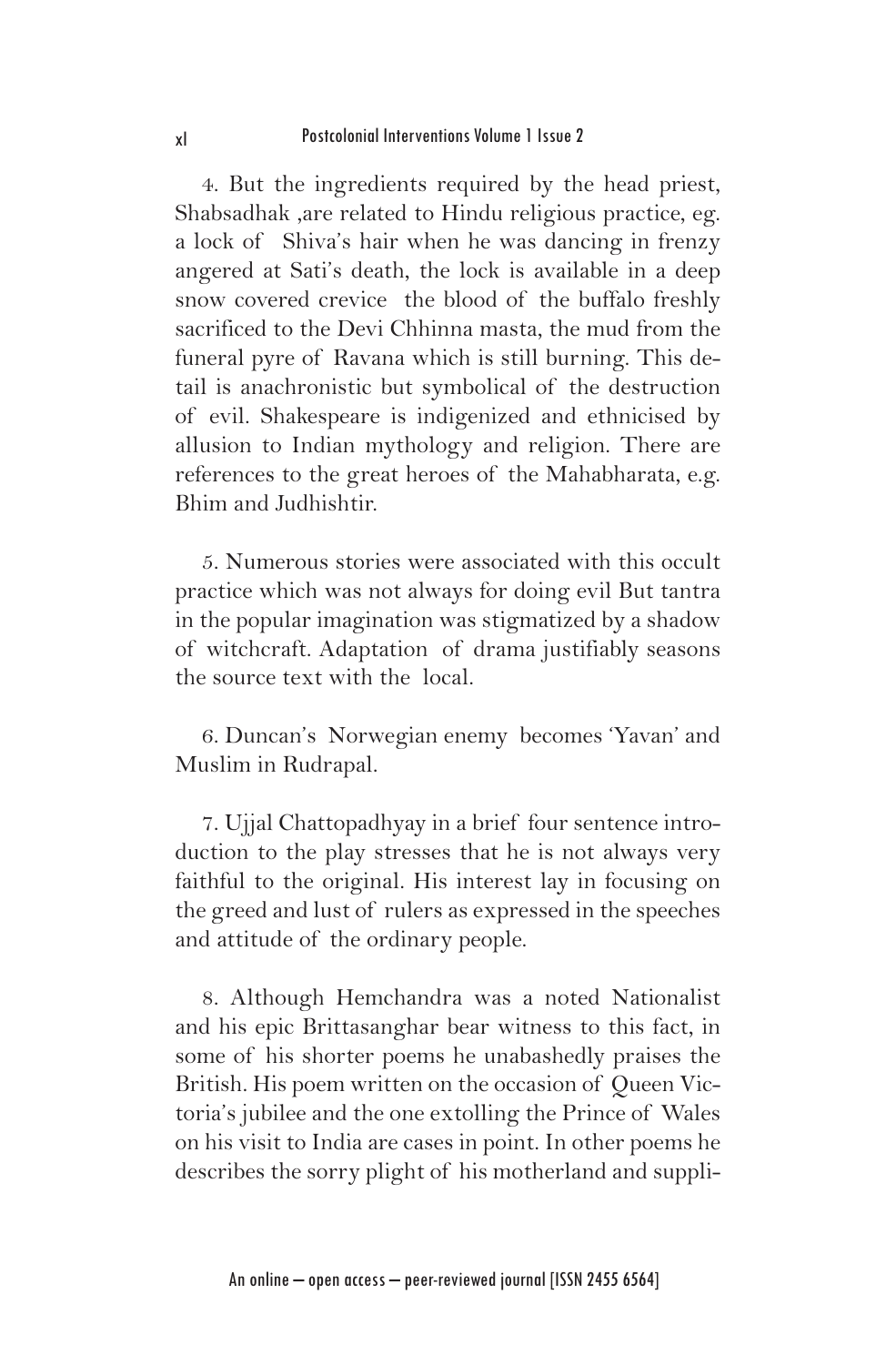cates the British rulers to look after their poor children and be merciful. In yet other poems he strongly condemns India's state of bondage and advocates freedom. This intriguing duality in his approach to colonialism, the ambiguity, if not vacillation, in his nationalistic zeal perhaps explains why he does not highlight the rebelliousness of Caliban-Barbat in his Bengali adaptation of Shakespeare's The Tempest.

9. I use the terms 'First' and 'Second' for convenience and there is no right wing motivation.

10. One may cite David Tucker's 'promenade' production at Stratford 1992-93 session where Caesar was a mixture of Yeltsin and Ceaucescu , and Calpurnia , Raisa Gorbachov . The battle scenes were analogues of civil war in Bosnia.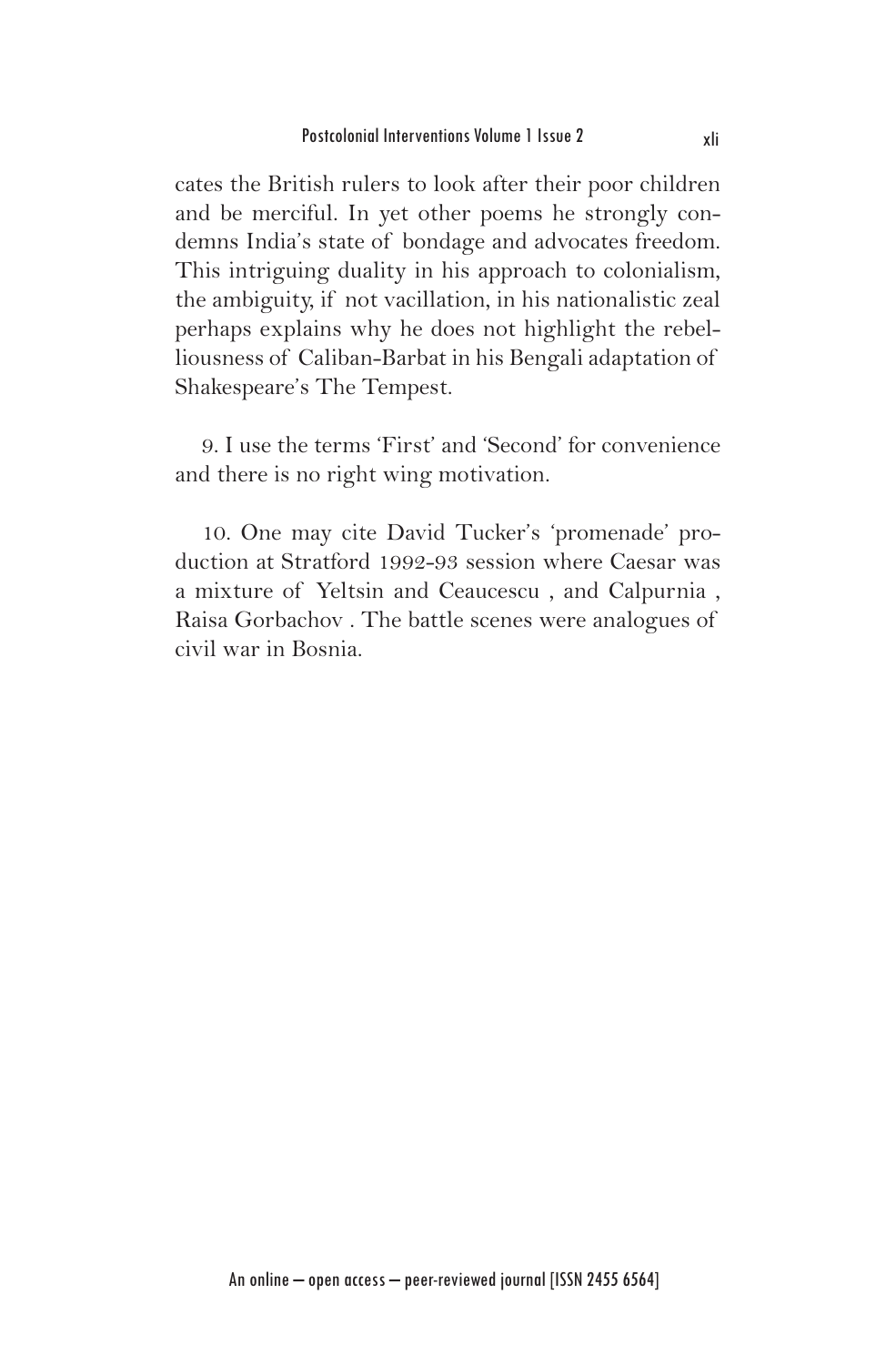## Works Cited

- Bandyopadhyay, Hemchandra. "Nolini Basanta". <https://archive.org/stream/bub\_ man\_6287a42e5df313f0ee07188ca-91ea0c8#page/n47/mode/2up>. Accessed on 10 June 2016.
- Benjamin, Walter. Selected Writings, Vol. III: 1935-1938. Trans. Edmund Jephcott, Howard Eliland et al. Eds. Howard Eiland and Michael W. Jennings. Cambridge, Mass.: Belknap Press, 2002. Print.
- Brown, John Russell. New Sites for Shakespeare. London and New York: Routledge, 1999. Print.
- Chattopadhyay, Ujjal. "Macbeth." Purba Paschim Barshik Natyapatra, 2012. 195 – 224. Print.
- Chaudhuri, Sukanta and Chee Seng Lim eds. Shakespeare Without English. New Delhi: Dorling Kindersley (India) Pvt. Ltd., 2006. Print.
- Dutt, Utpal. Towards a Revolutionary Theatre. Kolkata: M.C. Sarkar and Sons, 1982. Print.
- —. "Shakespeare & the Modern Stage". The Sunday Statesman Magazine, 24 July, 1949. Print.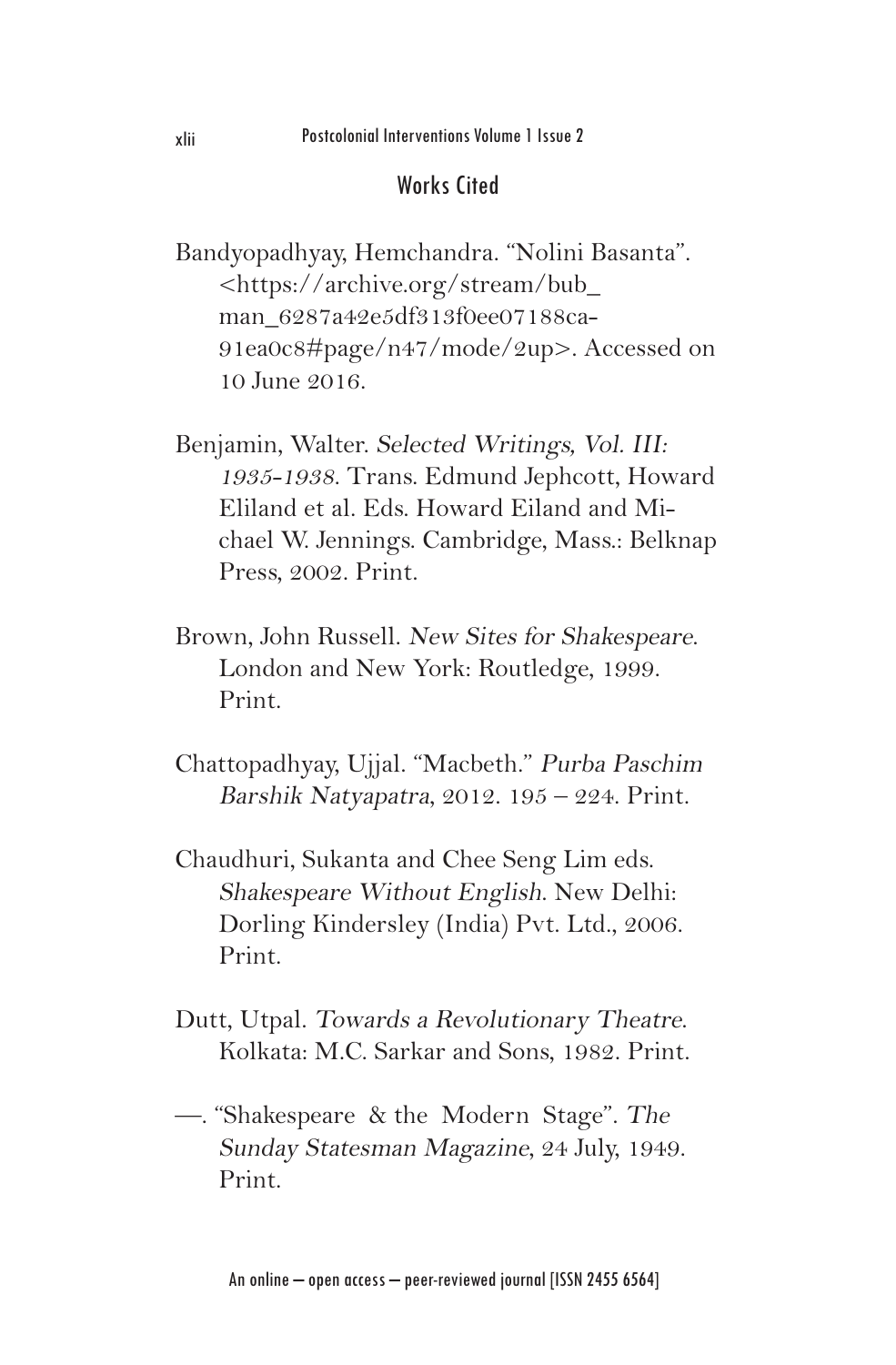- —. "Little Theatre & I". Epic Theatre, May, 1977: 47-48. Print.
- —. Shakespeareer Somajchetona. Kolkata: M.C. Sarkar and Sons, 1972. Print.
- —. Director's Note to Chaitali Rater Swapno. Kolkata: PLT, 1989. n.p. Print.
- —. "Taking Shakespeare to the Common Man: an Interview with Utpal Dutt". Epic Theatre, 1999: 19-20. Print.
- —. Gadyasangraha. Eds. Samik Bandopadhyay. Kolkata: Dey's Publishing, 1998, Print.
- —. "This Year's British Theatre" (Bengali). Epic Theatre, Nov. 1977: 11- 13. Print.
- Gupta, Tapati. "Shakespeare, the Mediterranean and Utpal Dutt's Politics of Representation". Journal of the Department of English. Vol. XXVII, No. 2, 1999-2000. 150-163. Print.
- —. "From Proscenium to Paddy Fields: Utpal Dutt's Shakespeare Jatra". Re-playing Shakespeare in Asia. Eds. Poonam Trivedi and Minami Ryuta. New York: Routledge, 2010. 157-177. Print.
- Huang, Alexander. Chinese Shakespeare: Two Centuries of Cultural Exchange. New York: Columbia U P, 2009.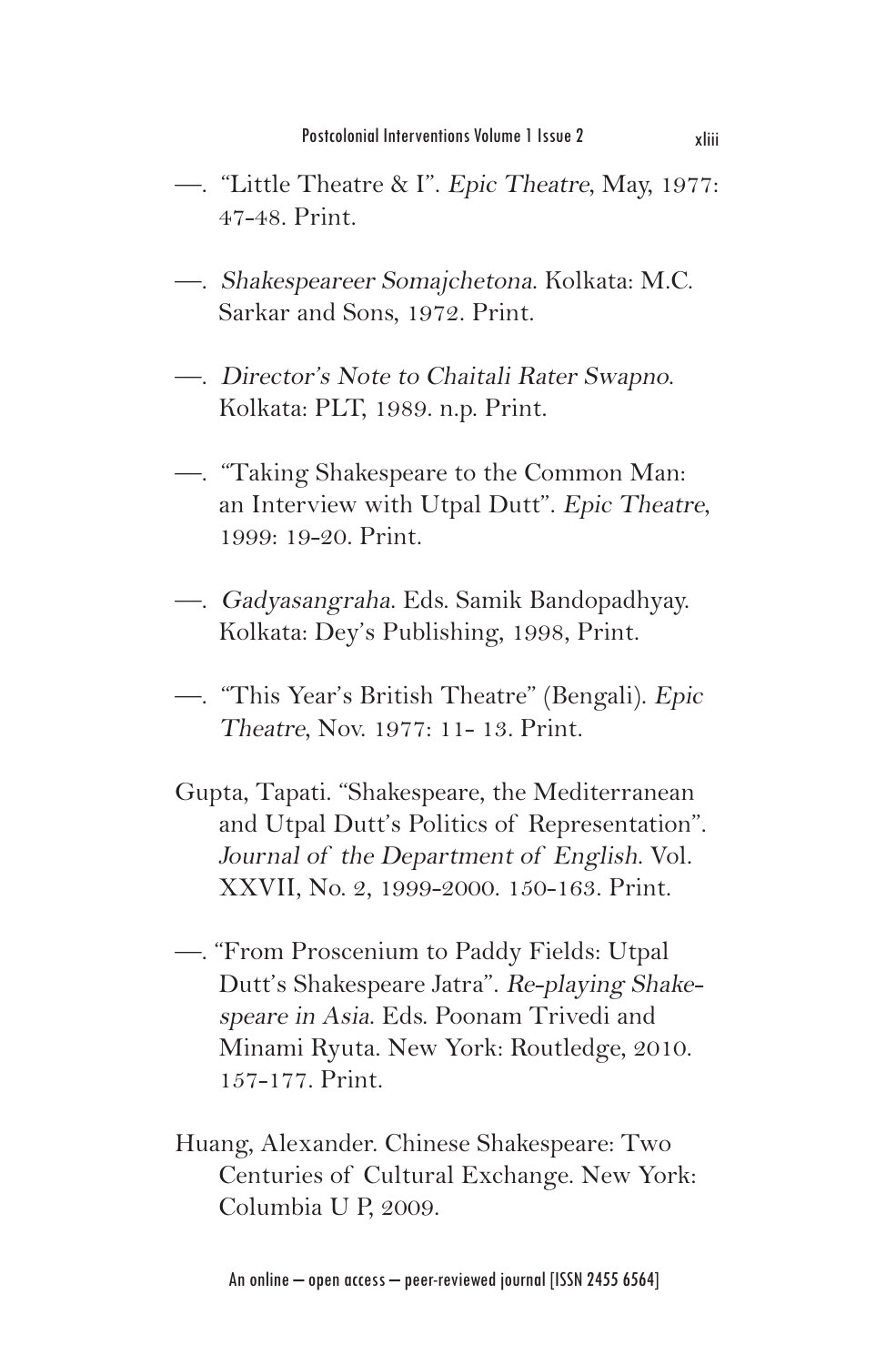- Kennedy, Dennis and Yong Li Lan eds. Shakespeare in Asia. Cambridge: Cambridge University Press, 2010. Print.
- Roy, Haralal. Rudrapal. Kolkata, 1884. Print.
- Sen, Koushik. Macbeth Production Brochure. Kolkata: Swapnasandhani, 2011. n.p. Print.
- Trivedi, Poonam and Minami Ryuta eds. Re-playing Shakespeare in Asia. New York: Routledge, 2010. Print.
- "Where Art Leads the Way: Carmen Romero's Journey with Santiago a Mil". <http://en.fundacionteatroamil.cl/noticia/ where-art-leads-the-way-carmen-romerosjourney-with-santiago-a-mil-american-theatre-interview> Accessed on 4 May, 2015.